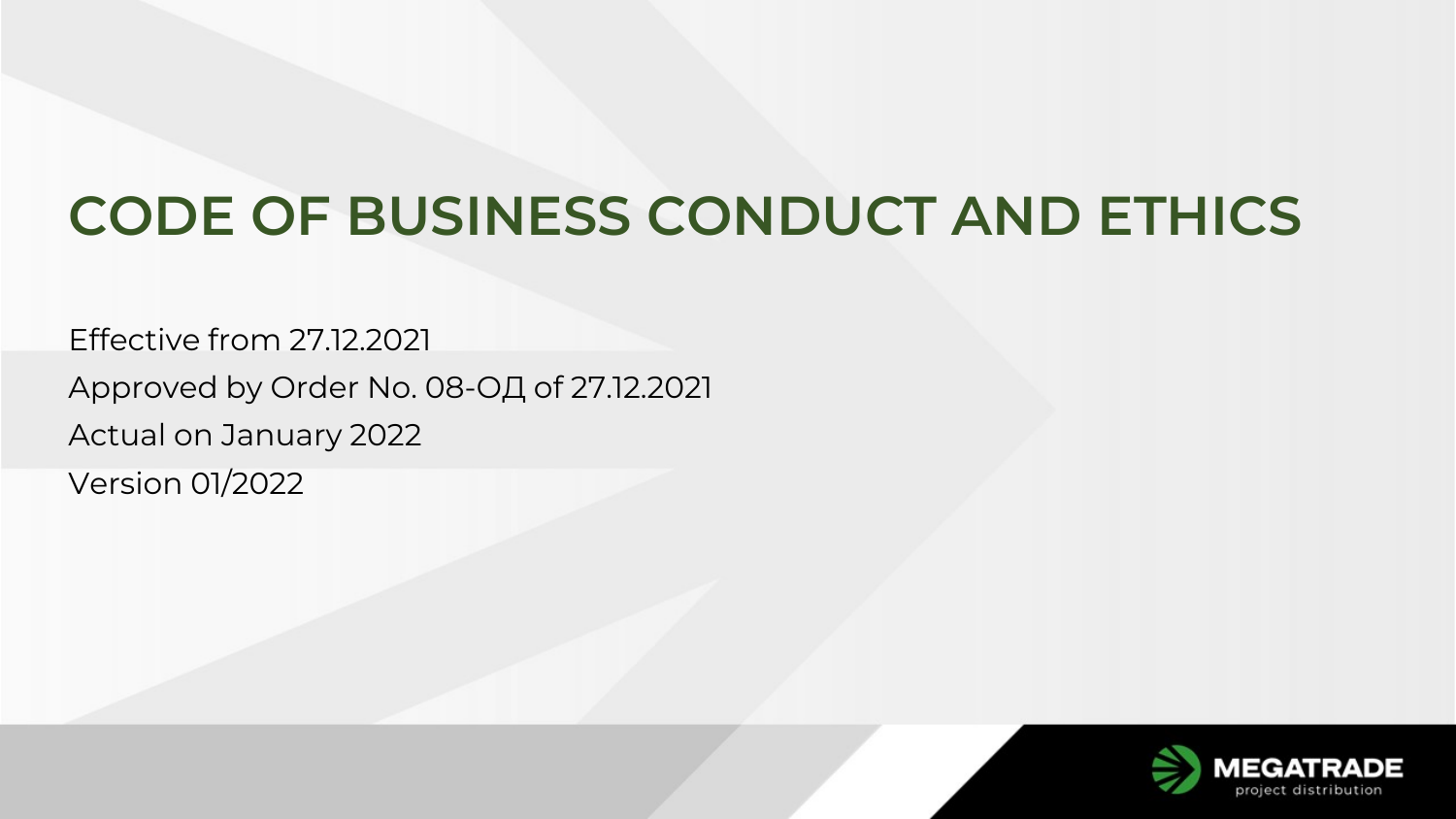# **TABLE OF CONTENTS:**

- 1. Introduction to the Code
- 2. Philosophy, advantages and operating model of the Company
- 3. Principles of business conduct
- 4. Zero tolerance of bribery, corruption or abuse of authority
- 5. Gifts
- 6. Conflict of interest
- 7. Fair competition
- 8. Anti-fraud policy
- 9. Confidentiality
- 10. Relationships with customers, suppliers, and state bodies
- 11. Reliable accounting and reporting
- 12.Compliance with the Code

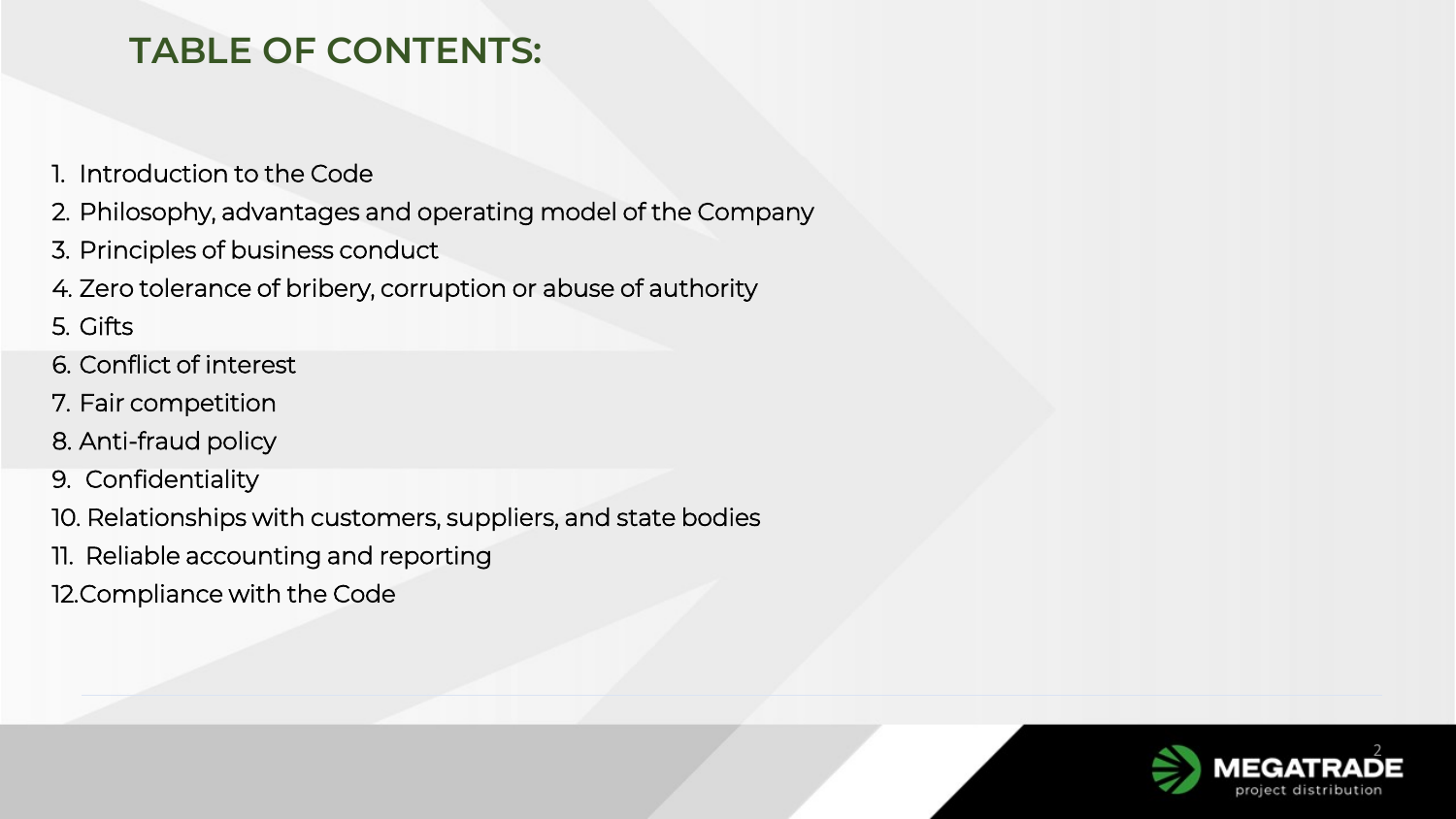# **INTRODUCTION TO THE CODE**

This Code of Business Conduct and Ethics (hereinafter referred to as the "Code"/"Code of Ethics") is a set of rules of corporate ethics and business conduct that governs the activity of Limited Liability Company "MEGATRADE ІТ" (hereinafter referred to as the "Company" and/or "Megatrade") and its employees.

This Code allows all employees of the Company to be guided by the best practices.

The Code defines the basic values and principles, rules of ethics and business conduct of all employees of the Company. Every employee shall be obliged to know the Code and adhere to it while performing his/her work duties. Every employee must be aware that his/her conduct has a direct impact on his/her reputation and the reputation of the Company, and therefore compliance with the Code shall also be encouraged in the everyday life of employees.

The content of the Code of Ethics shall not be exhaustive and additional explanations, examples and recommendations on these principles may be provided in certain rules and training sessions for the employees of the Company.

This Code is also added by the Anticorruption Programme, Due Diligence Business Party Policy, Internal Investigation Policy, Procedure for maintenance of employees for corruption actions and other internal regulations tackling with anti-bribery actions within the Company.

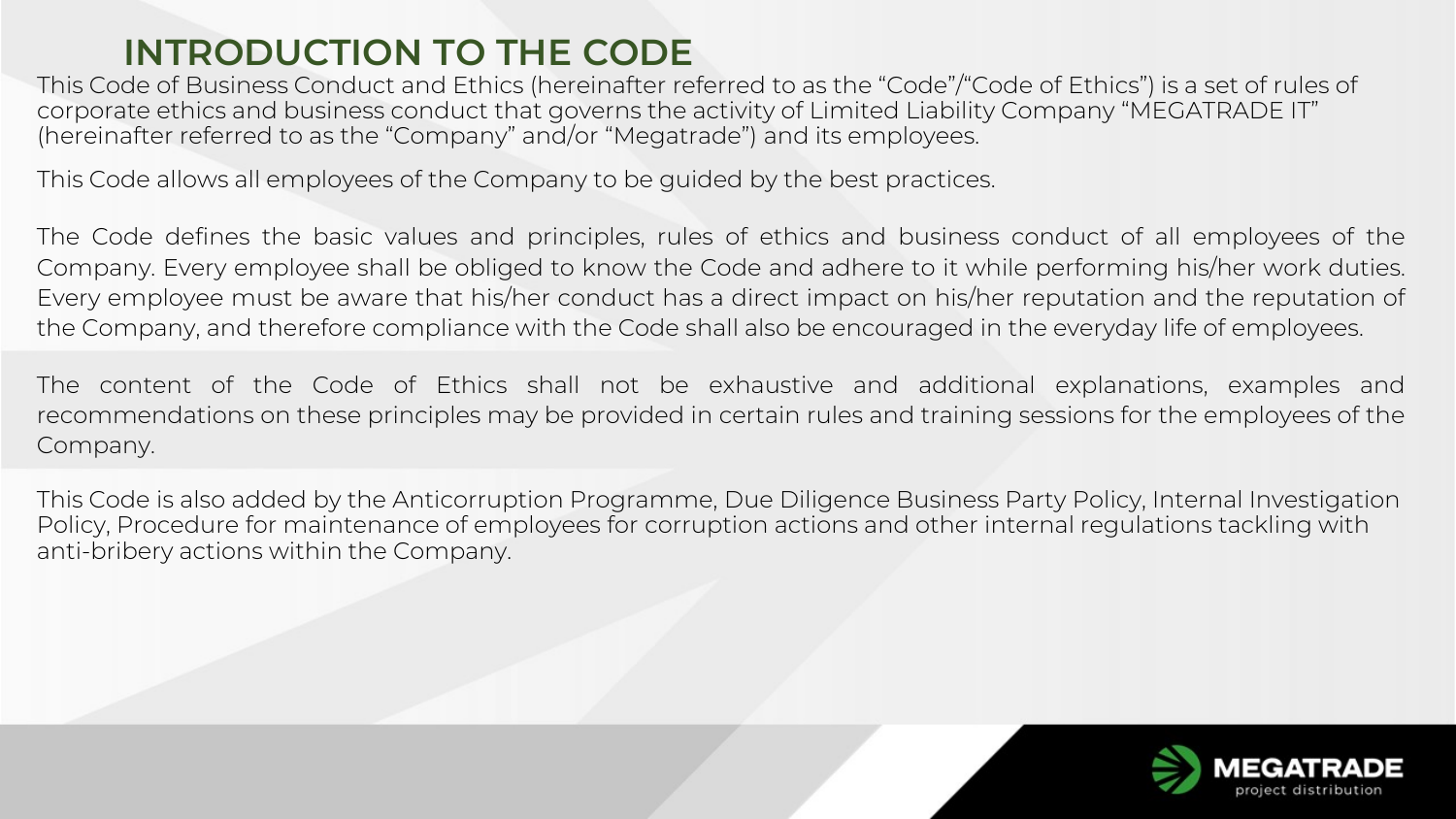# **INTRODUCTION TO THE CODE**

The Code of Ethics shall be also provided to third parties that co-operate with the Company so that everyone understands which conduct and actions are acceptable and which are unacceptable.

The Company, therefore, expects its counterparties to share the values and principles, rules of ethics and business conduct of the Company and reserves the right to refuse to cooperate with those counterparties that/who violate this Code.

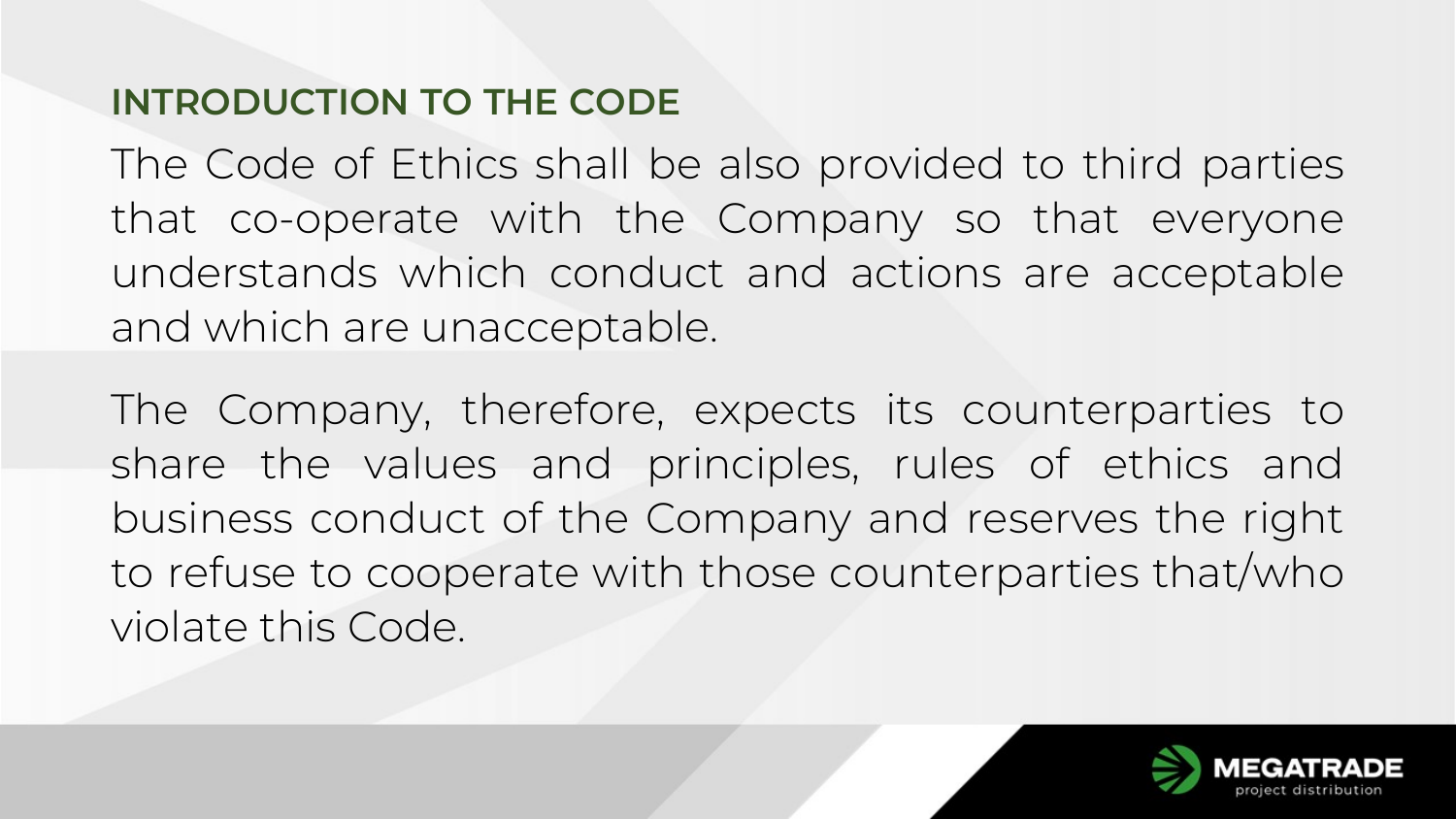# **PHILOSOPHY, ADVANTAGES AND OPERATING MODEL OF THE COMPANY**

Megatrade is one of the largest Ukrainian IT distributors.

The philosophy of the Company is aimed at establishing long-term mutually beneficial relationships with partners based on impeccable reputation, professionalism, respect and trust.

The Company's efficient operating model is called project distribution. This model combines management techniques and practices of working with partners and determines the market success of Megatrade.

The formula for project distribution is as follows:

- 1. Products a balanced product portfolio that includes solutions demanded by the market and niche products where Megatrade has a unique expertise.
- 2. People a well-qualified team: engineers, high-level presales staff and sales consultants capable of being professional advisers to customers.
- 3. Processes effective management processes that support the financial model of the Company.
- 4. Price a balanced and flexible financial policy towards partners.
- 5. Relationships long-term relationships with strategic partners and global manufacturers.

Delivery of reliable, fully integrated solutions based on the real needs of the customers is the most important thing in the Company's model of work. This involves a really close interaction in the vendor–distributor–partner– end customer chain, where Megatrade not only performs its direct function but also creates added value at every stage of advancing technology to the consumer. This is the basis of long-term relationships with our partners.

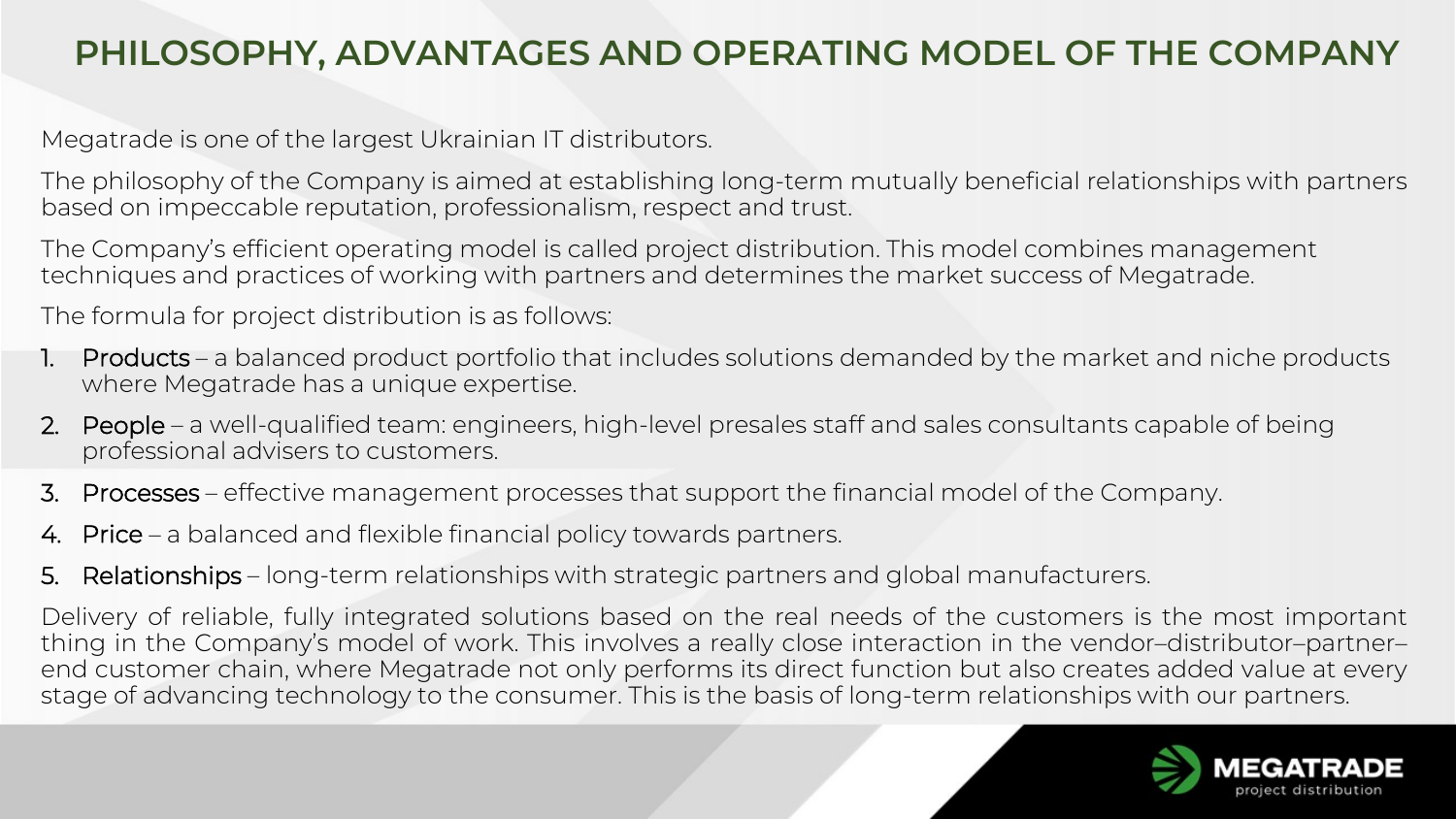#### **PHILOSOPHY, ADVANTAGES AND OPERATING MODEL OF THE COMPANY**

The advantages of the Company are as follows:

- dynamic development in the Ukrainian market since 1996
- long-term cooperation with the leaders in the production of hardware and software for building IT infrastructure of any complexity level
- maintaining an up-to-date range of equipment in stock
- competitive prices and flexible financial policy
- information, technical and project support of partners by well-qualified personnel of the company
- partner development programmes (seminars, training, authorisations, certifications, annual partner conferences, assistance in holding regional events)
- demonstration, testing, technical expert examination of solutions and training of partners
- efficient logistics and guaranteed supply of equipment for projects under the order of a partner
- prompt delivery within Ukraine
- own service centre and high-quality service network in Ukraine
- electronic ordering system

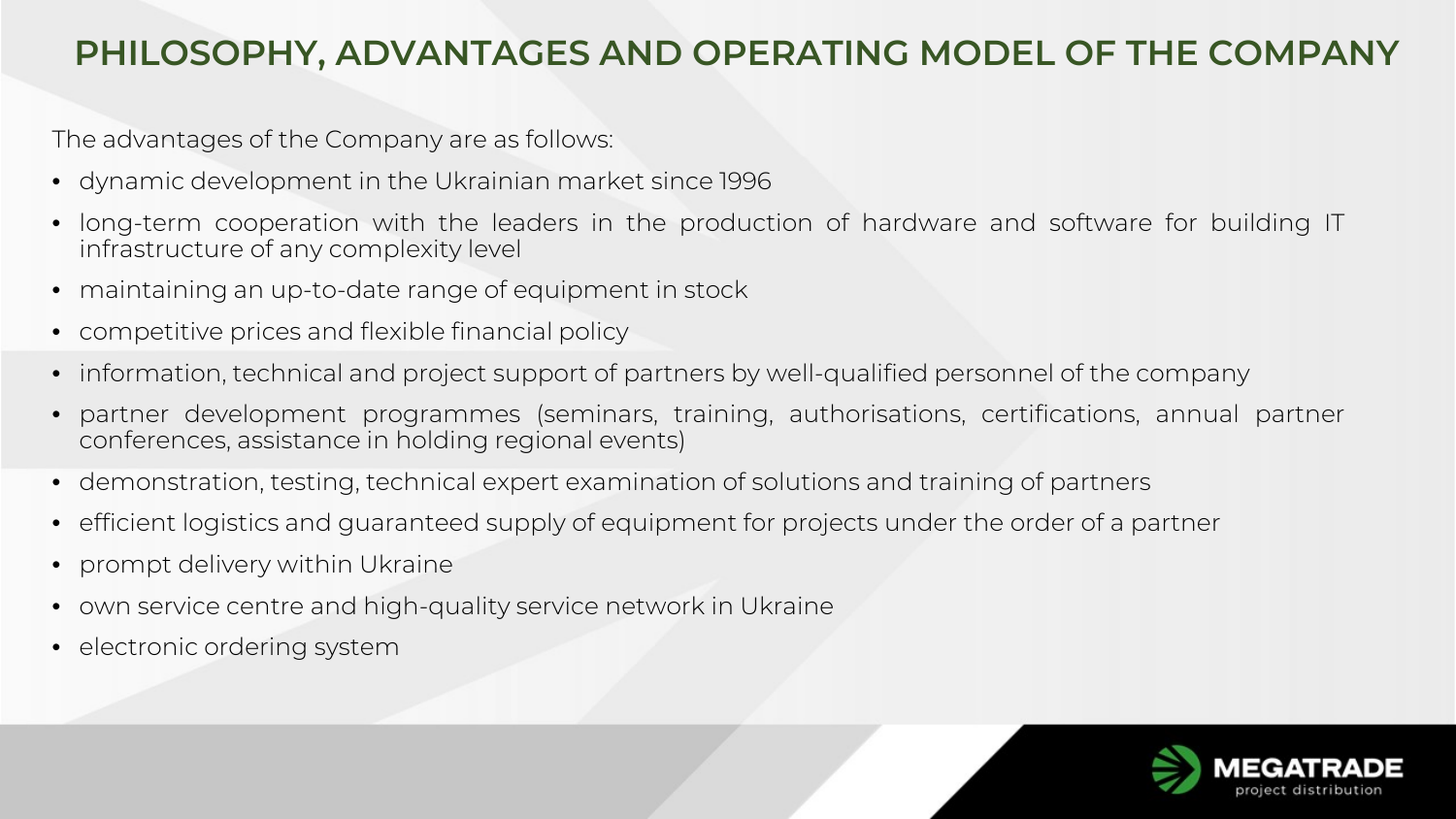# **PRINCIPLES OF BUSINESS CONDUCT**

Relationships between employees of the Company, regardless of their position, are based on the principles of:

- Honesty;
- Decency;
- Respect;
- Good faith;
- Sense of responsibility.

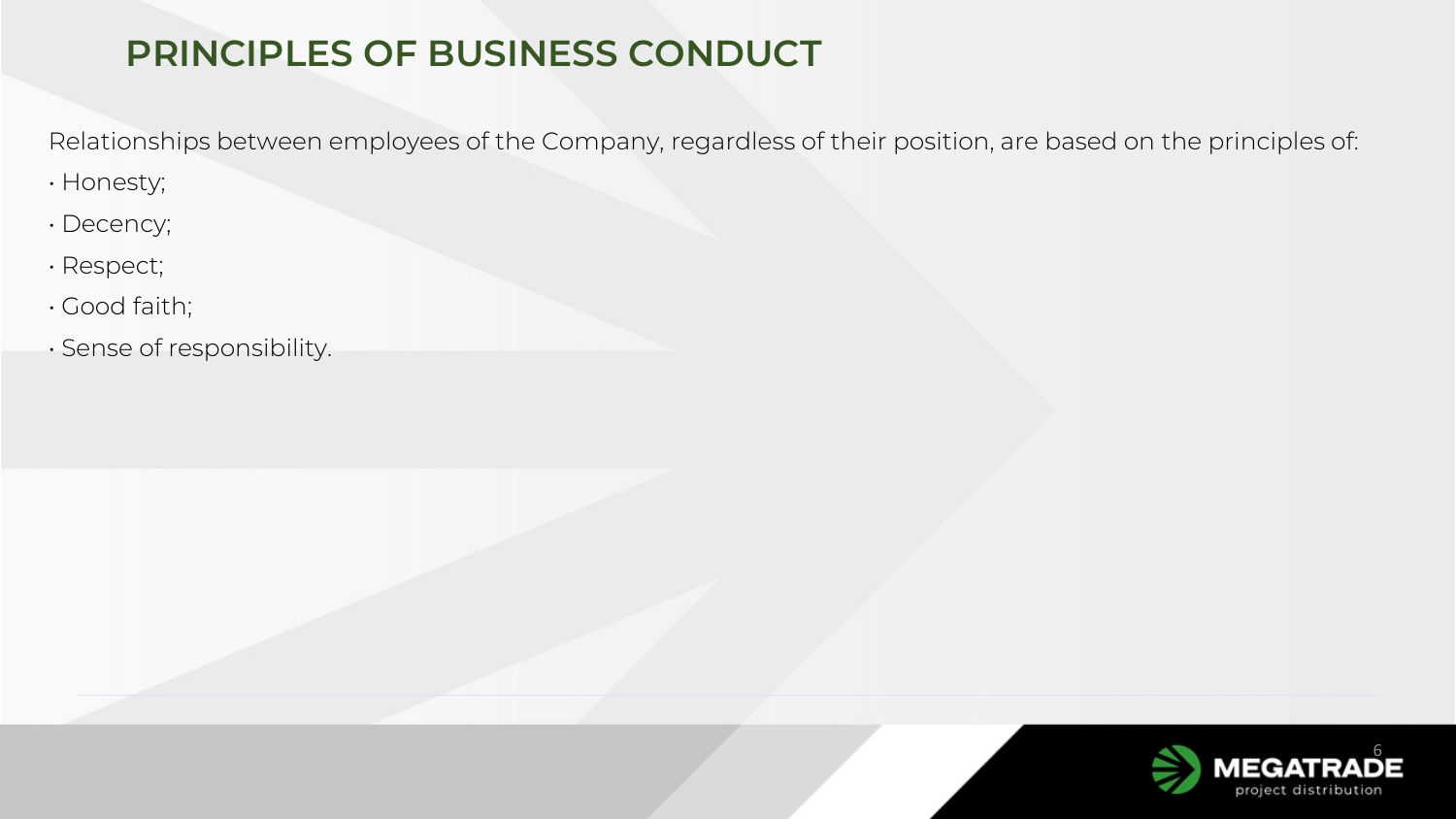# **PRINCIPLES OF BUSINESS CONDUCT**

Relationships with the counterparties of the Company are built on the principles of:

- Honesty;
- Decency;
- Legality;
- Economic feasibility;
- Sense of responsibility.

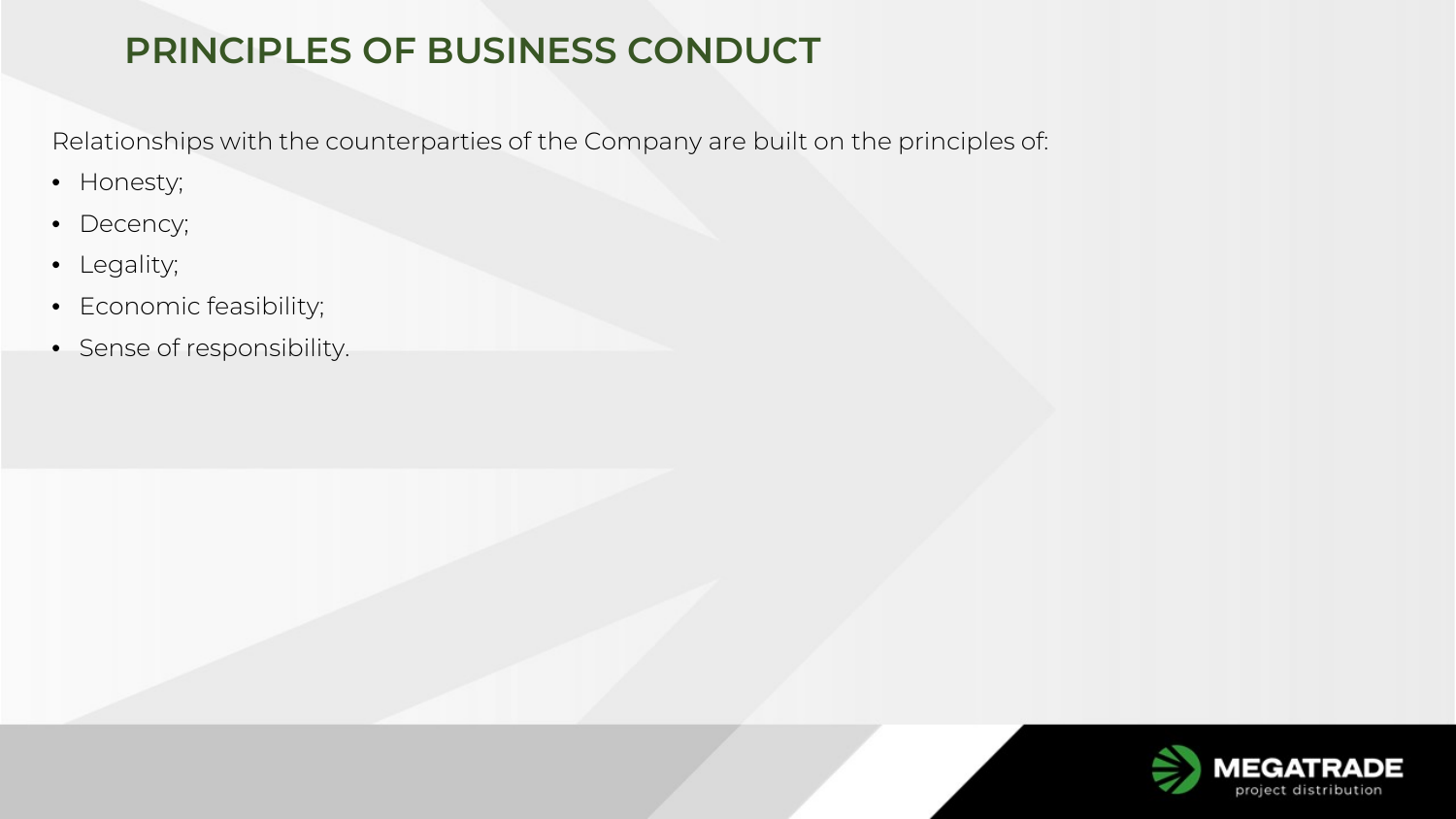#### **ZERO TOLERANCE OF BRIBERY, CORRUPTION OR ABUSE OF AUTHORITY**

The Company does not tolerate any form of bribery, corruption or abuse of position.

We adhere to international principles on human rights, labour, environment and anti-corruption. We adhere to the principle that all enterprises must act against all forms of corruption, including extortion and bribery. In its activities, Megatrade adheres to the provisions of the law of Ukraine "On Prevention of Corruption".

Corruption involves the use by a person of authority granted to him/her or associated opportunities to obtain unlawful benefit or receipt of such benefit or receipt of a promise/offer of such benefit for himself/herself or others, or respectively the promise/offer or granting of an unlawful benefit to the person or upon his/her request to other individuals or legal entities with a view to persuade the person to unlawfully use his/her authority granted to him/her or associated opportunities.

The Company recognises and adheres to the provisions of international anti-corruption laws, including the UN Convention against Corruption, the USA (US FCPA) and UK (UK Bribery Act) legislation.

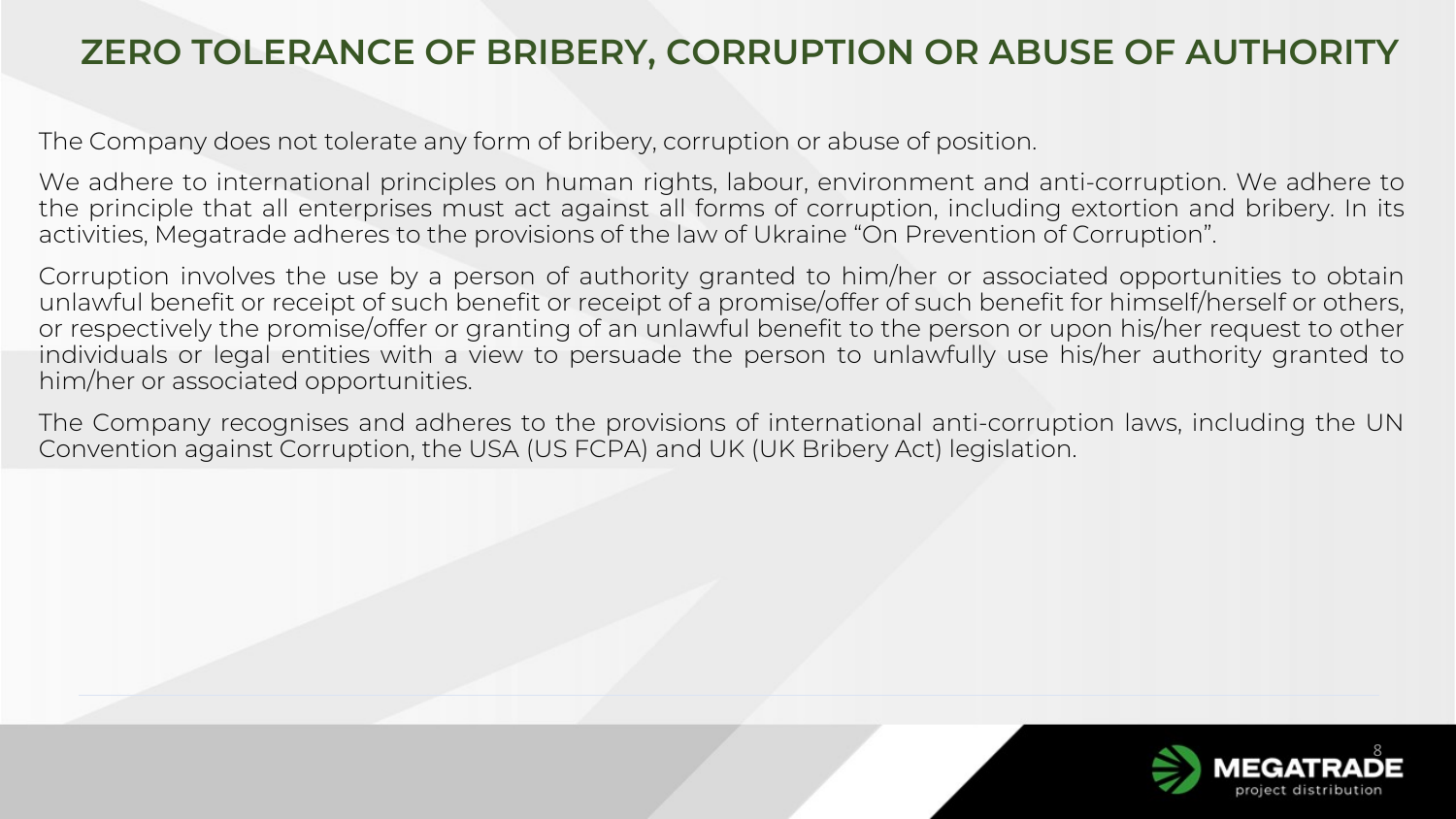#### **ZERO TOLERANCE OF BRIBERY, CORRUPTION OR ABUSE OF AUTHORITY**

The most important rule of the Company is a prohibition to make, promise, or receive illegal payments in cash, inkind, or any other form, which prohibition covers all employees. The rules of the Company also prohibit employees from offering, receiving or authorising the offering of valuable gifts to state or private customers, business partners, their representatives or affiliates for obtaining improper commercial advantages.

Corruption can be large- or small-scale, e.g. actions such as making facilitation payments are a form of corruption as well.

In addition to understanding and adhering to this Code, the employees shall be obliged to adhere to other international anti-corruption instruments and to adopt a zero-tolerance approach to bribery.

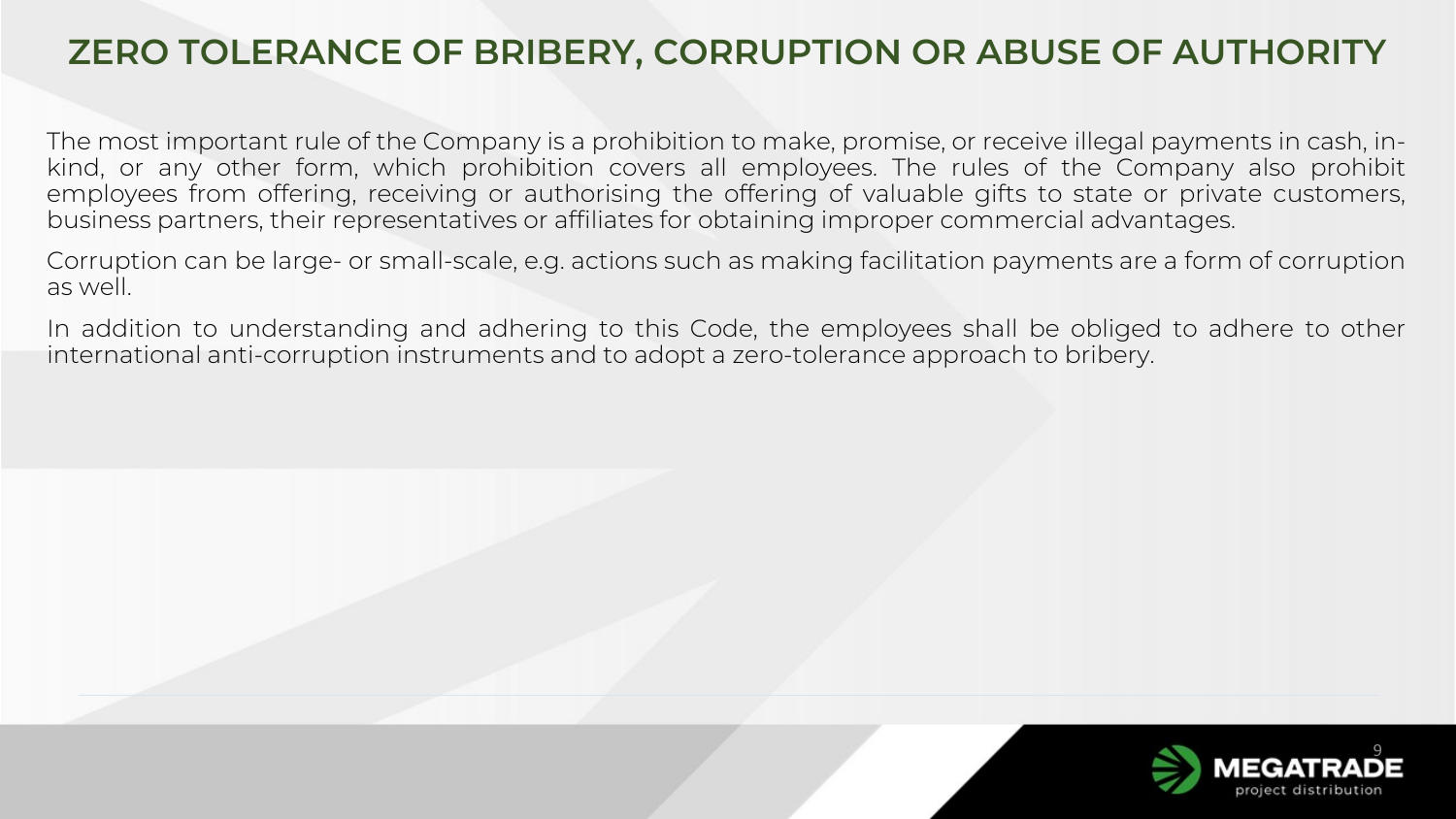# **GIFTS**

Inappropriate gifts and hospitality may lead to negative consequences for the Company and its employees, ranging from reputational damage to civil and criminal prosecution and/or application of sanctions by regulatory authorities. Disciplinary measures, including dismissal, will be applied to employees who violate the requirements of this Code.

Periodic giving of token gifts to customers and other persons with whom companies have business relations is common. However, giving a gift may lead to a conflict of interest and violation of the requirements of the current legislation of Ukraine, including the recognition of a gift as an illegal benefit if such a gift is intended to motivate a person to take certain actions or make a certain decision.

The Company prohibits receiving, offering, promising or giving gifts or exercising hospitality to/from third parties if such gift or hospitality:

- violates legal requirements and/or current policies and procedures of the Company, including this Code;
- is intended for obtaining advantages, privileges or other actual or potential benefits;
- is excessive in value or otherwise unacceptable;
- is not permitted by the policy of the recipient of such gift or hospitality;
- is intended for influencing a decision or conduct.

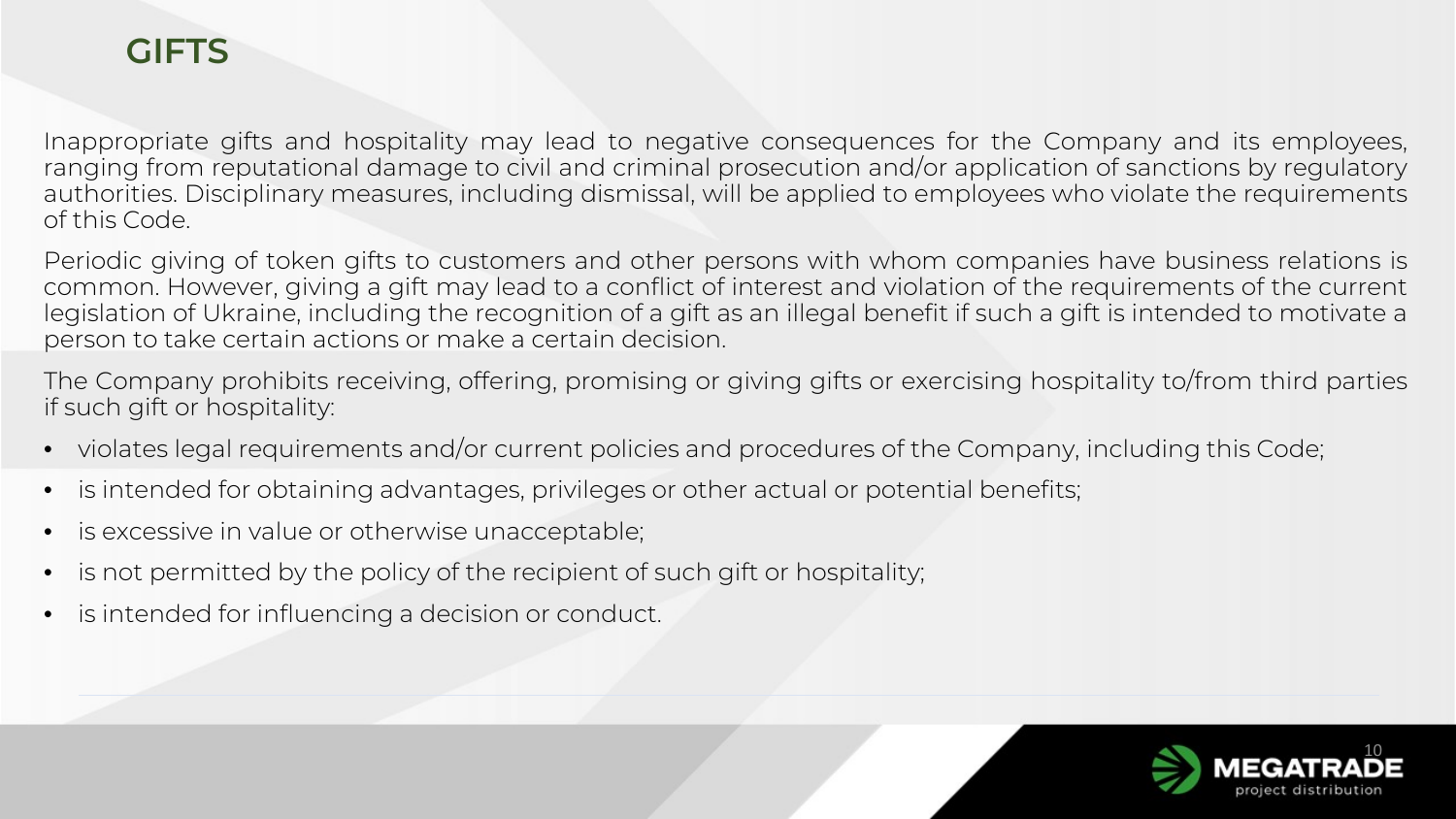# **GIFT**

• Any gift or hospitality must be given/provided in an open and transparent manner so that the reputation of the Company will not suffer any negative consequences in the event of disclosure of information about the gift. For example, invitation-only events for a limited group of people do not meet the criterion of transparency.

• We do not offer or accept gifts or other signs of business courtesy that may influence or are likely to influence business decisions, our independence, integrity or our ability to make objective decisions in the best interests of the Company.

• Gifts, hospitality and courtesy may only be accepted or offered if they have trifling value and can in no way affect business decisions. A gift with trifling value may not be accepted by any employee if he/she understands or assumes that such a gift is offered with the intention of influencing a decision.

• The duty of every employee shall be to know the Company's rules and policies on gifts.

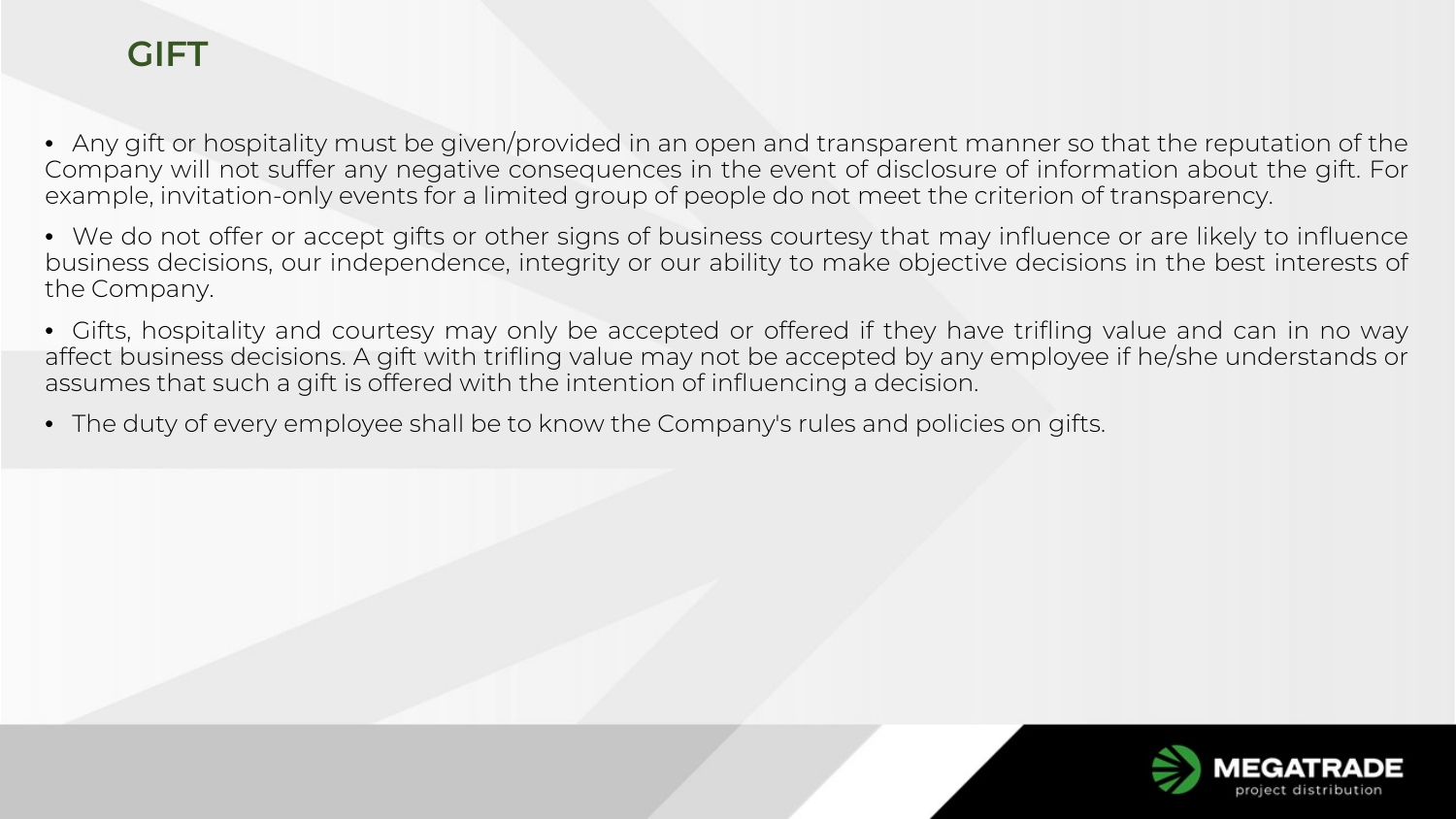## **GIFTS**

Any entertainment event shall always relate to the business of the Company and pursue legitimate business goals. If possible, an invitation to an event shall be sent to a legal entity that will independently determine the participants of the event. A representative of the Company must always be present when an entertainment event is held for third parties.

When the Company or our employees host or attend an event, gifts and like signs of attention shall only be allowed if they have trifling value and are commensurate with the reasonable hospitality that is provided in the ordinary course of business. When the Company has a business interest in attending a particular event, the Company shall independently bear the costs of organising it or participating in it.

• The Company shall not make any charitable donations to or on behalf of its customers.

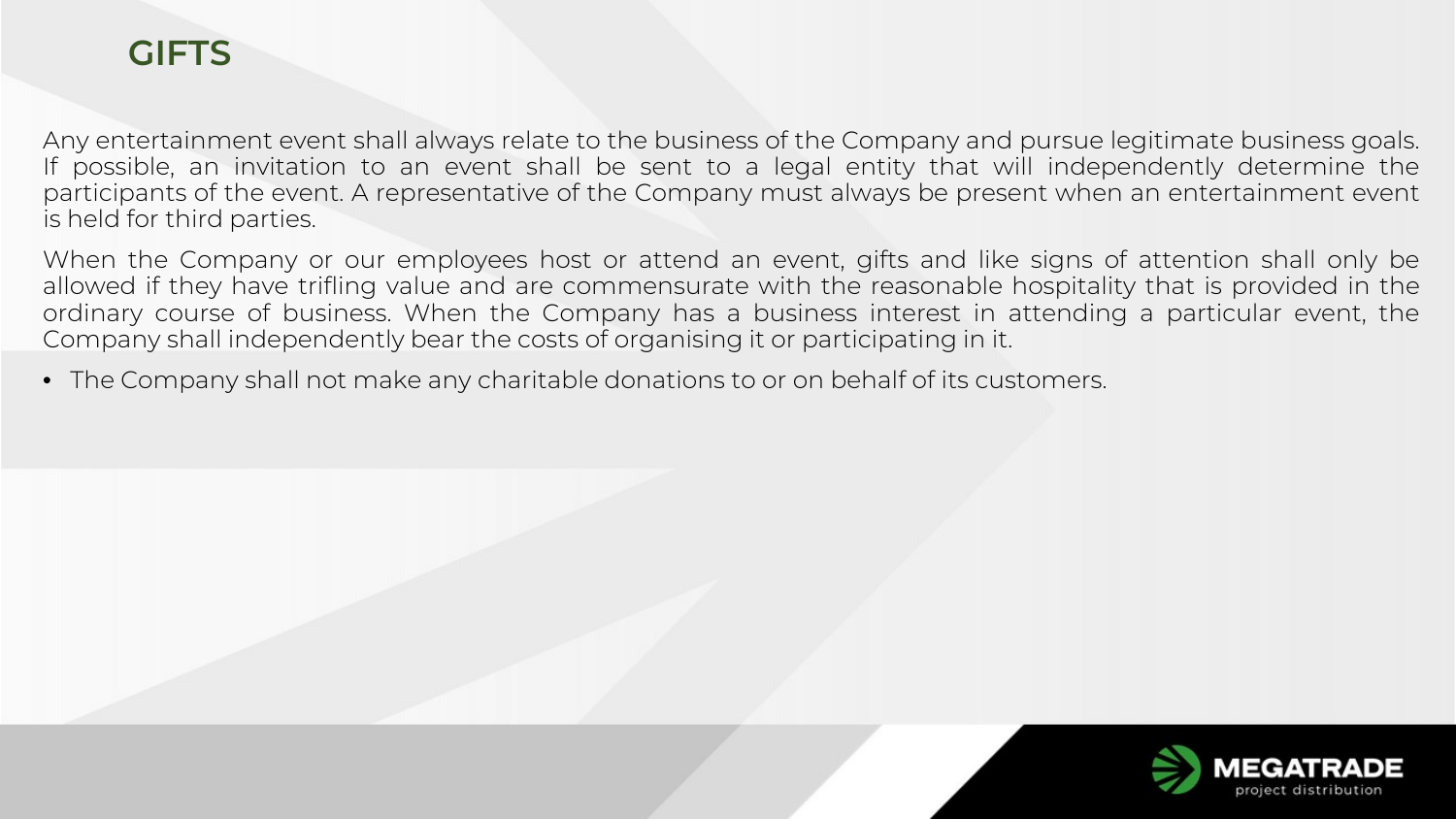# **CONFLICT OF INTEREST**

Conflict of interest is a situation where an employee has financial capabilities or personal interests, direct or indirect, which may affect the independent, impartial and objective performance of his/her functions within the Company.

By the Conflict of interest, the Company means the following situations in which the personal interests of the Company's employee within the scope of his/her work duties may affect his/her objectivity in making a business decision:

- 1. Combining by an employee of his/her work for the Company with the work for other companies or organisations;
- 2. Employing relatives, close friends and other related persons of current employees under their direct subordination, influencing the evaluation and promotion of their relatives, close friends and other related persons; employees may obtain a complete list of related persons on request from the Commissioner for Anti-Corruption Activities;
- 3. Establishing business relationships and conducting business by an employee on behalf of the Company with legal entities in which the Company's employee or his/her related person is a member of management bodies or owns a share in the authorised capital.

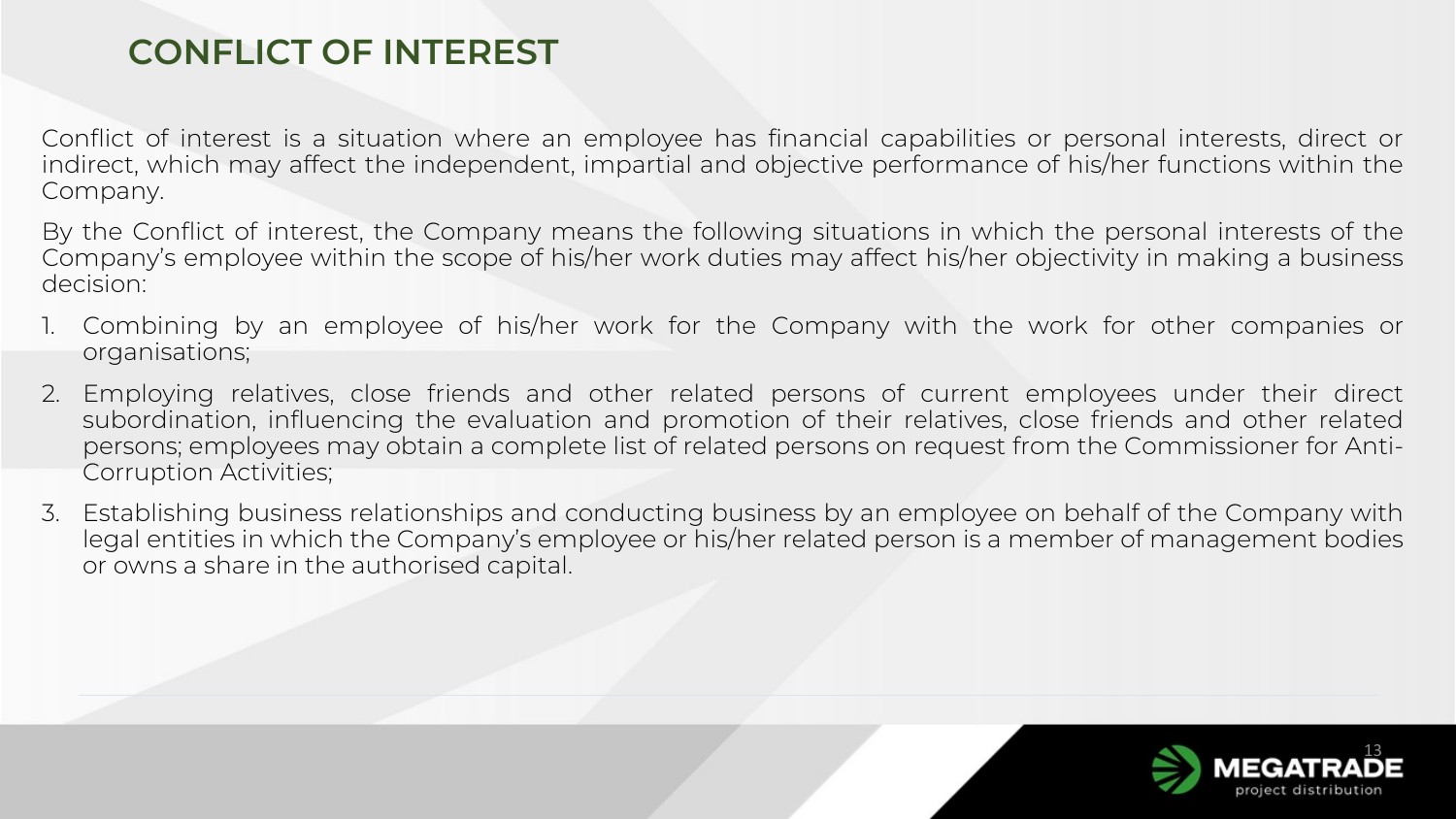#### **CONFLICT OF INTEREST**

The Company shall consider its employees as its main and independent asset, as the exercise of their creative abilities is an absolute prerequisite for the efficient operation of the Company. Meanwhile, it recognises and respects the diversity and importance of its employees' off-duty relations and interests.

Nevertheless, the Company cannot be indifferent to situations where, as a result of personal, family and other circumstances, an employee of the Company loses (or may lose) his/her loyalty and objectivity towards the Company or in the performance of his/her direct employment duties.

The resulting conflict of personal interests with the Company's interests may adversely affect the efficiency of work, as a result of which the Company considers it necessary to prevent such conflicts. The best policy for preventing conflicts of interest shall be not to participate directly or indirectly in business relations with customers or competitors, other than in the process of conducting business on behalf of the Company.

All employees of the Company shall be obliged to disclose to their immediate superior or the Commissioner for Anti-Corruption Activities any situation involving personal or family relationships that may give rise to an actual or potential conflict of interest as soon as the employees become aware of such a situation.

Employees must therefore inform their immediate superior or the Commissioner for Anti-Corruption Activities in the following cases:

- consanguinity (close or distant consanguinity) with another employee of the Company;
- joint participation in a commercial enterprise with another employee.

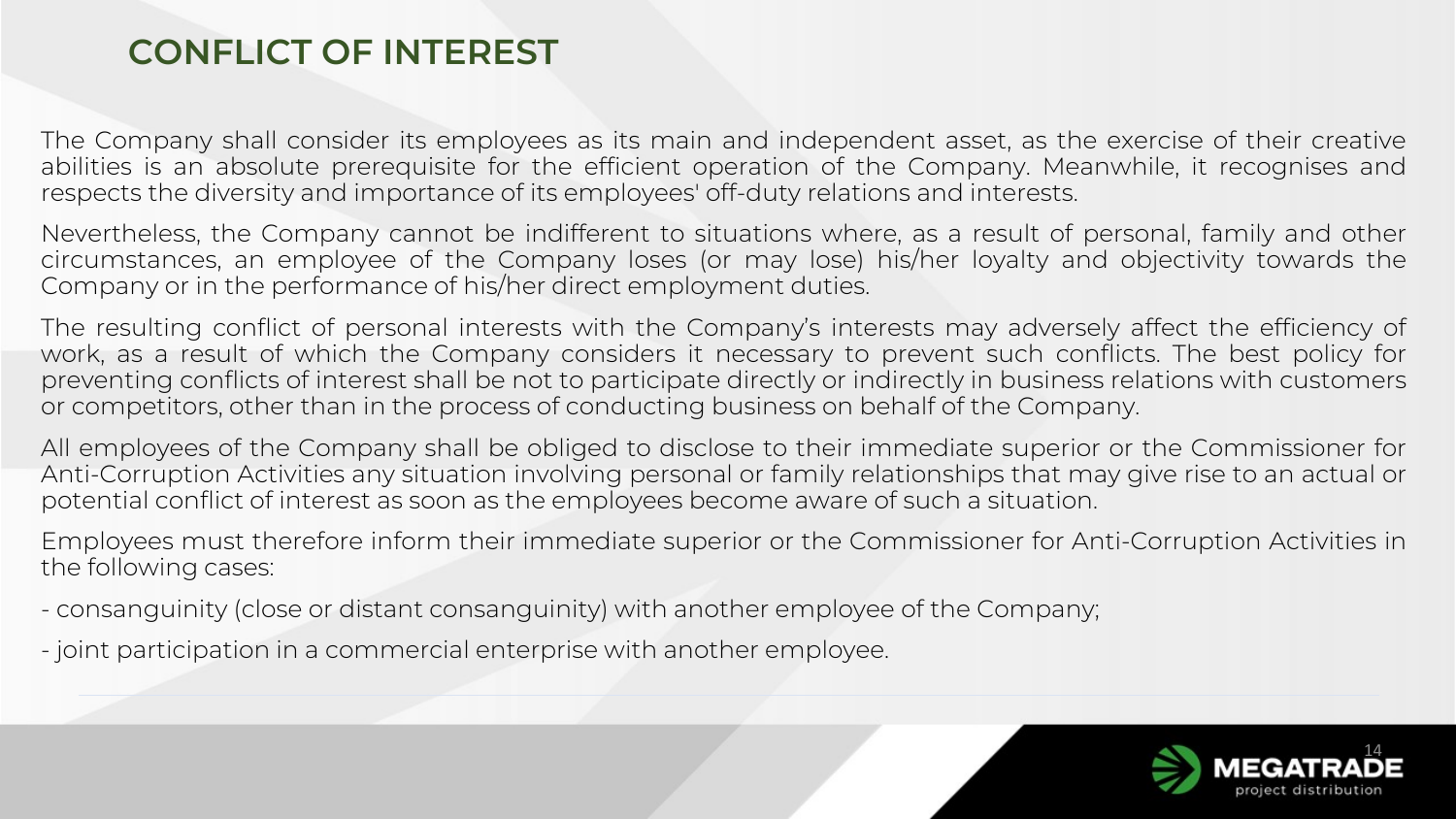#### **CONFLICT OF INTEREST**

Before agreeing to co-operate with any other organisation whose interests may conflict with those of the Company, any employee must discuss this issue with his/her immediate superior and obtain his/her approval.

If an employee is aware of a conflict of interest between him/her and the Company or cannot clearly determine if such a conflict exists, he/she shall immediately contact his/her immediate superior. Most conflicts may be resolved through negotiations, that is why a reliable conflict resolution procedure provides for timely identification, discussion and a joint search for resolution.

If an employee becomes aware of a conflict of interest concerning a Company's employee, he/she shall remind such a colleague of his/her duty to report of it, and if such a colleague fails to do so, report the situation to his/her immediate superior.

If an employee has received loans, services or gifts worth more than UAH 1,500.00 from any individuals or legal entities who/that have business relations with the Company and the employee for any reason could not refuse to accept them, he/she shall be obliged to immediately inform his/her immediate superior about their receipt.

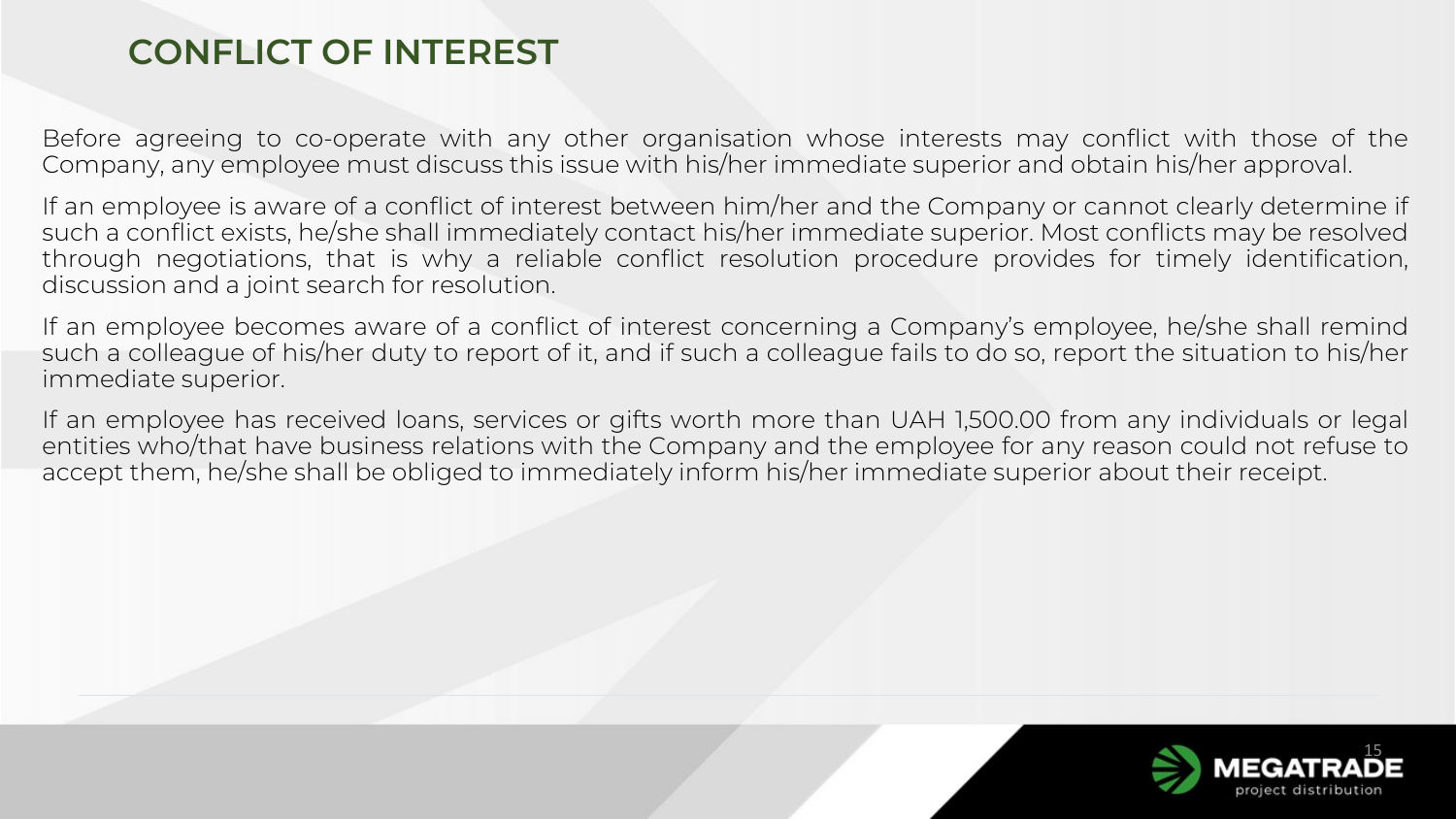#### **FAIR COMPETITION**

Antitrust and competition laws, including the Law of Ukraine "On the Protection of Economic Competition" and the Law of Ukraine "On Protection against Unfair Competition" are enforced to promote fair competition and protect customers from unfair business practices.

Fair competition is one of the fundamentals of an open market economy. Compliance with the competition law shall be a prerequisite and one of Megatrade's basic principles.

Unfair competition covers any actions in a competition that are contrary to trade and other fair business practices.

It is in our best interest to develop in a market that respects the highest standards of doing business. Megatrade is committed to treating all its current and potential partners fairly and creating equal conditions.

We always take into account the legal requirements of the countries of our counterparties with which we do business. Any manifestations of unfair competition or abuse of dominant position are prohibited in the activities of the Company, as the Company strictly complies with the antitrust laws of Ukraine. The employees of the Company shall have no right to unreasonably criticise the products and services of competitors.

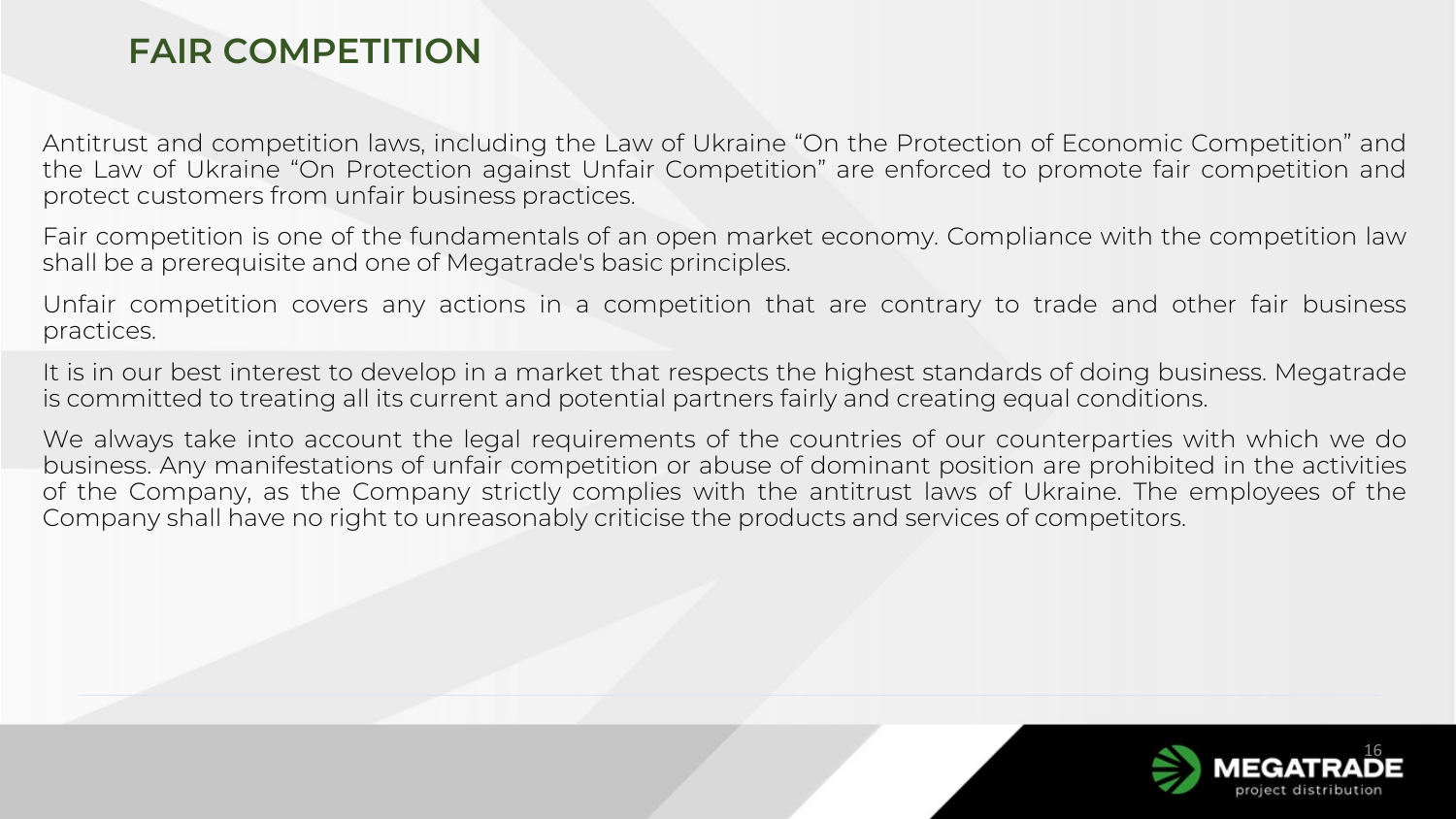#### **ANTI-FRAUD POLICY**

The Company shall be committed to preventing and detecting all forms of fraud.

Fraud is a type of intentional theft or misrepresentation that may result in illegal gain, profit, advantage, damage or loss to the Company or another party.

Any actions that deliberately conceal or misrepresent the facts to mislead others, including customers, suppliers, third parties or colleagues, are considered fraud.

The Company shall strictly oppose all forms of money laundering and will take measures to prevent the financing of money laundering operations.

To prevent fraud within the Company, it may initiate internal audits to identify financial risks or evidence of fraudulent activities of the Company's employees, or initiate an independent audit of the Company's financial condition, prosecution under applicable law or submit the case for consideration to the competent government authorities.

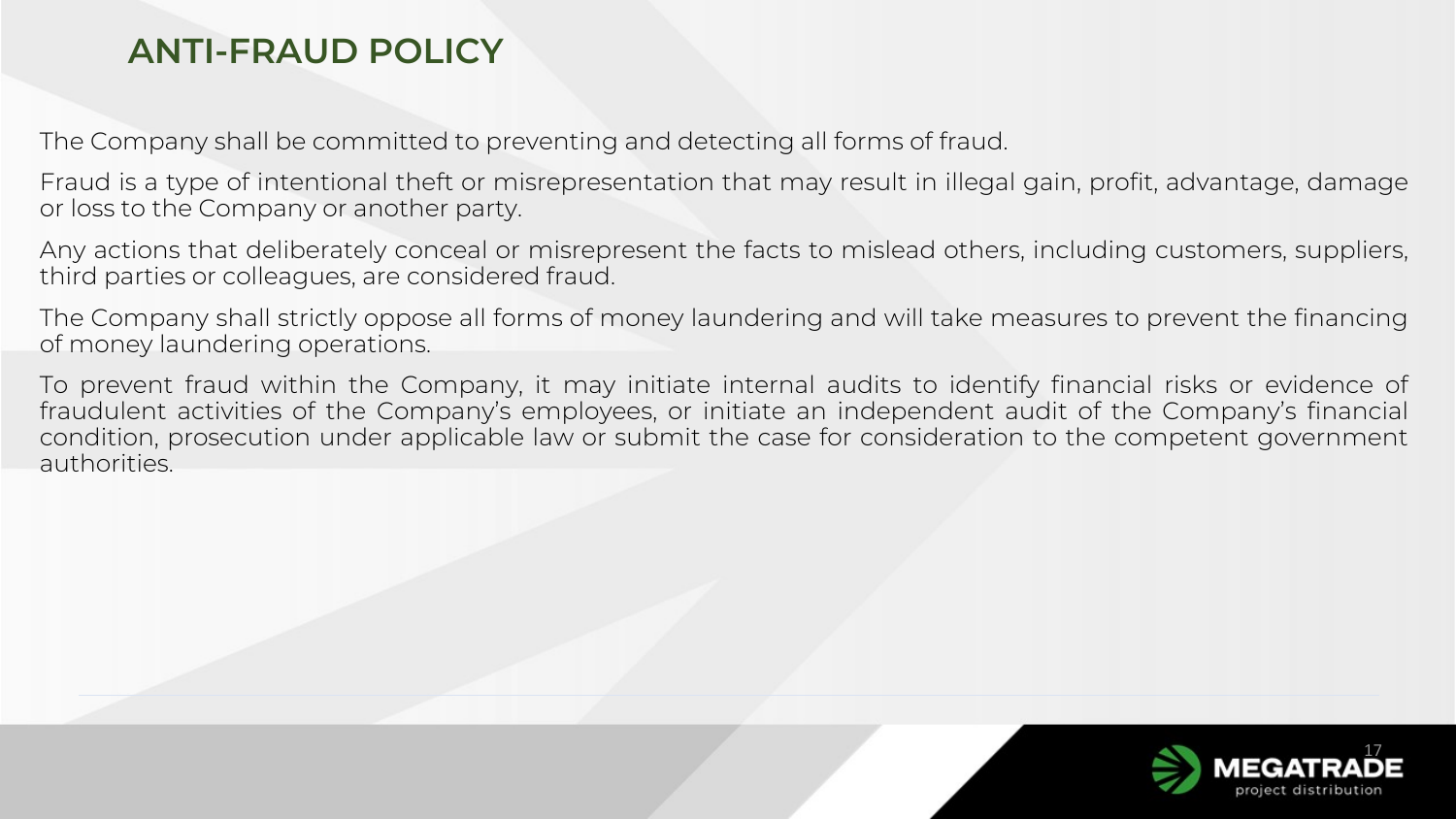#### **ANTI-FRAUD POLICY**

The Company shall conduct a counterparty verification procedure for confirming the legitimacy of a counterparty's business and identifying potential risks to the Company.

The employees shall be prohibited from entering into contracts on behalf of the Company with the counterparties that have not undergone the counterparty verification procedure.

All payments shall be made in accordance with the laws of Ukraine.

The employees shall be obliged to comply with the anti-money laundering and counter-terrorist financing legislation of Ukraine.

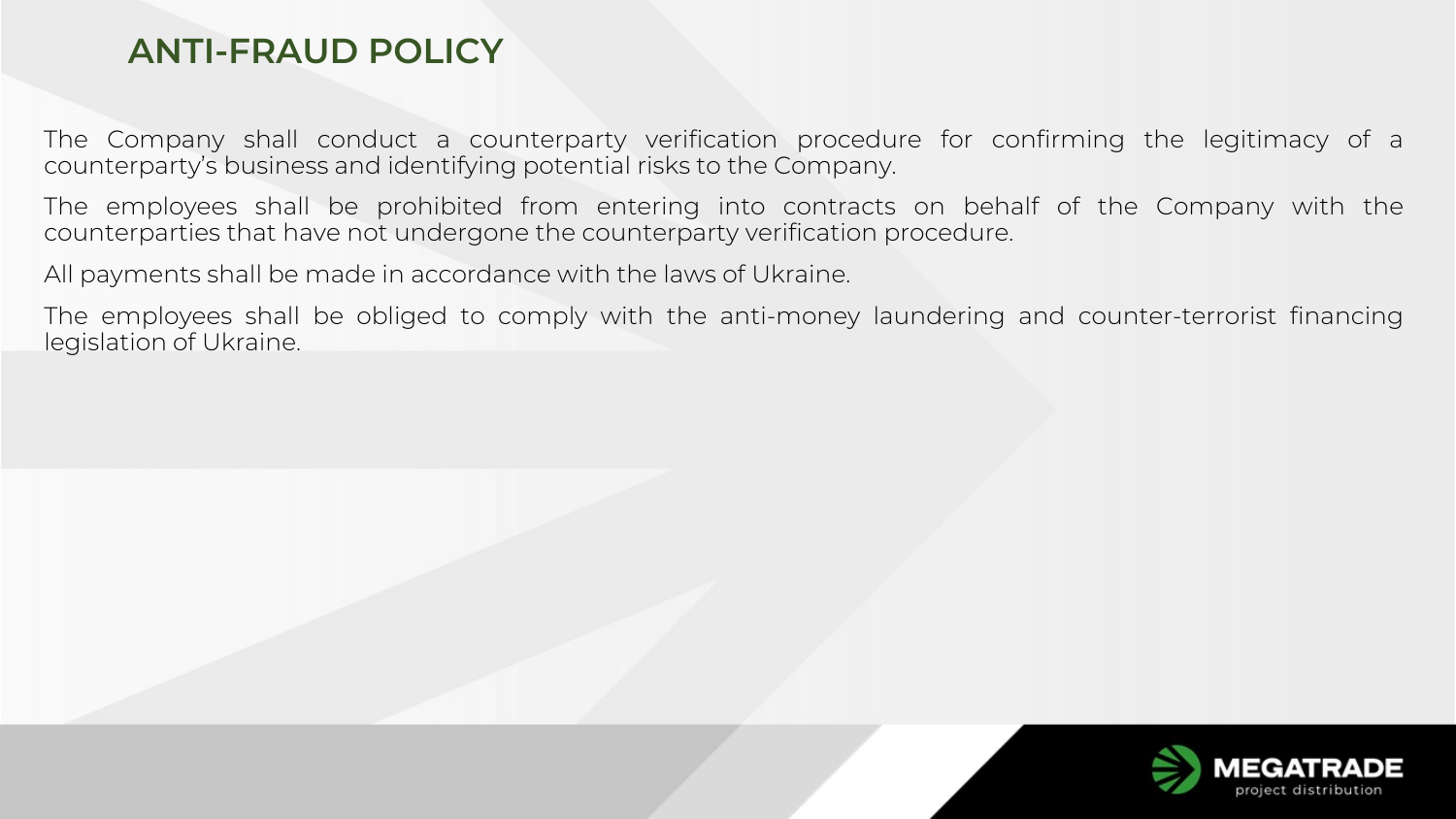#### **CONFIDENTIALITY**

Each employee must comply with the requirements of the Company's internal documents governing the access to, use and disclosure of Confidential Information.

Confidential Information is information that has not been made publicly available by the Company, the distribution or provision of which may materially affect the Company's reputation and financial condition. The employees shall be prohibited from collecting and disclosing Confidential Information for personal gain.

To avoid a negative impact on the reputation of the Company, the employees shall not communicate with media representatives on behalf of the Company without prior approval from their immediate superior.

Discussion or transfer of Confidential Information by the employees with/to unauthorised persons shall be prohibited, except in cases stipulated by the legislation of Ukraine. Under our cooperation policy, the Company shall enter into non-disclosure agreements with both employees and partners. We shall protect information provided by our partners during cooperation at the same proper level as our own.

The Company shall respect the right of each employee and counterparty to confidentiality and ensure compliance with the requirements of the legislation of Ukraine for the protection of personal data. The employees shall have no right to collect, process, store or transfer to anyone the personal data of other employees, counterparties or other third parties without the prior consent of such persons.

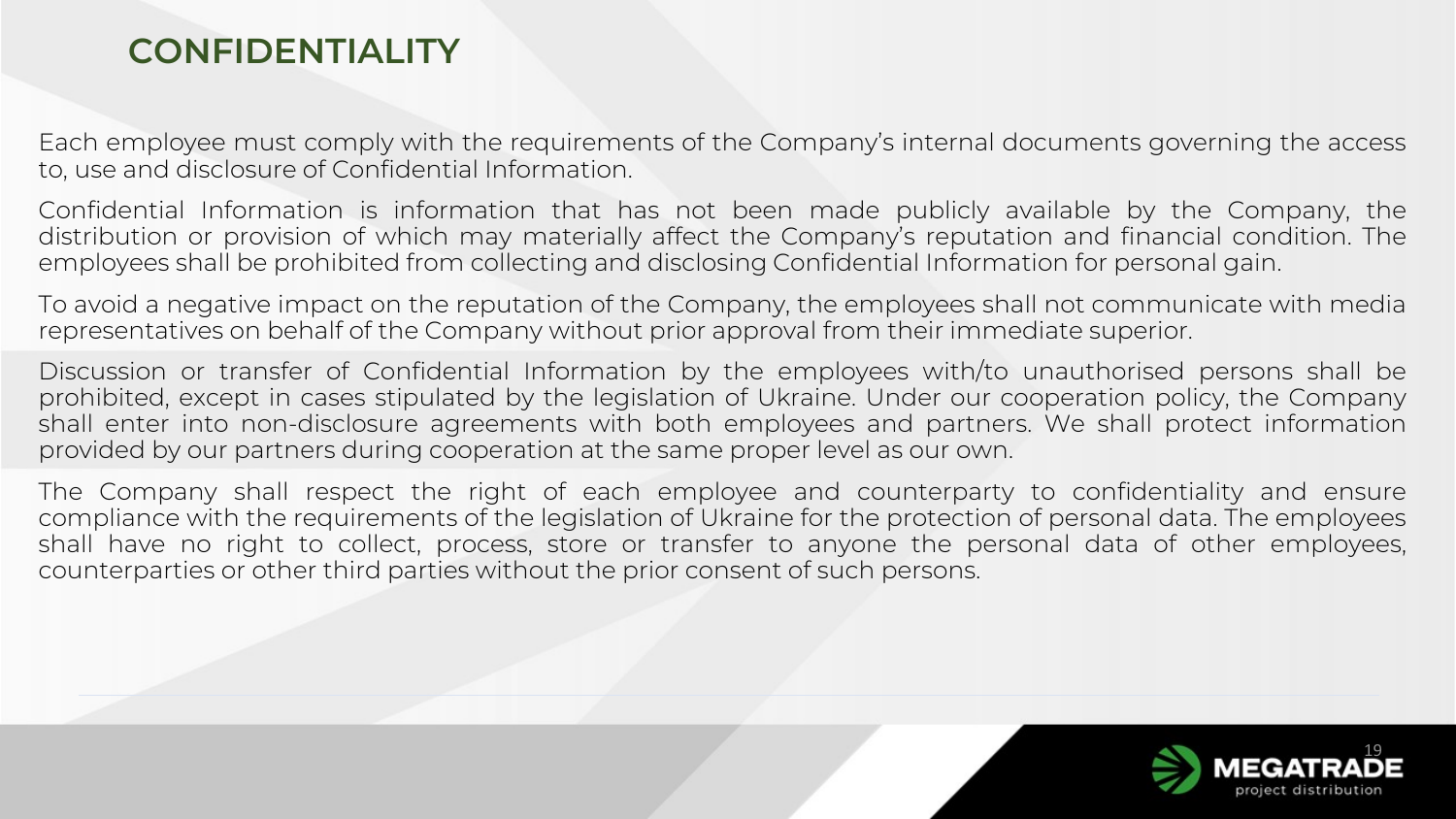#### **CONFIDENTIALITY**

Each new employee shall assume legal and ethical obligations not to disclose confidential information and trade secrets during his/her cooperation with the Company.

The employees of the Company shall be obliged to protect the confidentiality of information and data obtained in the performance of their duties, to understand their responsibility when they are aware of and have access to such information, to use such information exclusively for commercial purposes, to disclose it only to persons who need to know it for contractual and legal reasons, and to ensure its protection against unauthorised or accidental disclosure through physical means or IT security devices.

The employees of the Company shall be prohibited to disclose any information about the Company's operations, its customers and suppliers, except for the information contained in the advertising and information publications of the Company and intended for the mass audience.

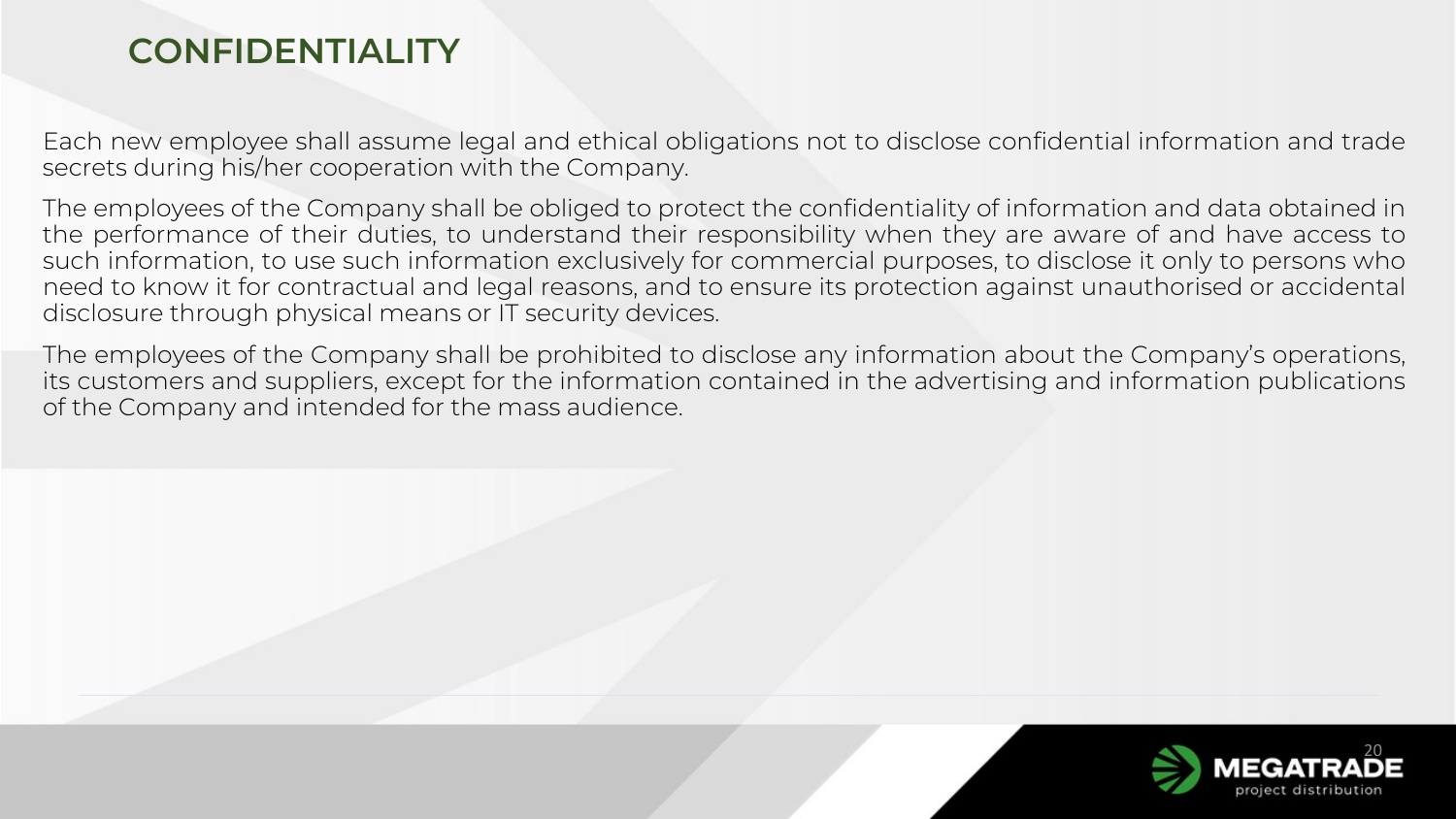#### **RELATIONSHIPS WITH CUSTOMERS, SUPPLIERS, AND STATE BODIES**

The Company may actively seek opportunities to establish dialogue and cooperation with its counterparties, provided that such activities are necessary and appropriate and are performed in accordance with all relevant laws, regulations and rules applicable to the Company and the Policies of the Company.

Under the Law of Ukraine "On the Civil Service", a civil servant is a citizen of Ukraine who holds a civil service position within a government authority or other state body, receives his/her salary from the state budget and exercises the powers established for this position that are directly related to the performance of the tasks and functions of such state body, as well as complies with the principles of the civil service. Interaction with government authorities must take place in an open and lawful manner.

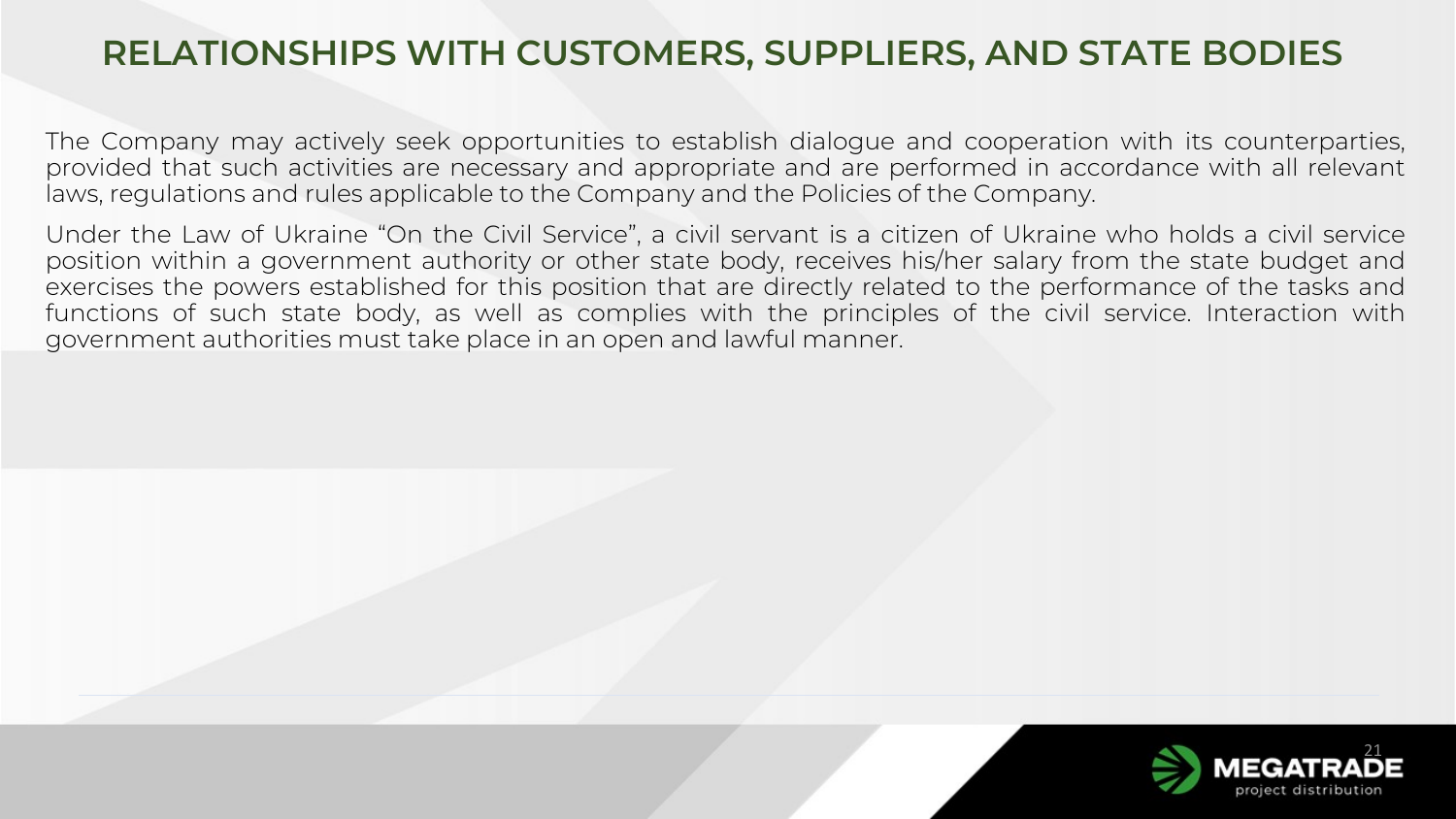#### **RELATIONSHIPS WITH CUSTOMERS, SUPPLIERS, AND STATE BODIES**

Any and all interactions with civil servants must:

- comply with the requirements of the current legislation;
- comply with the Policies of the Company;
- be clear and transparent concerning the purpose of contact and communication;
- be correct, fair and professional; and
- meet the best interests of the Company.

The following conduct concerning civil servants shall be unacceptable and prohibited by the Company:

- any and all fundraising activities in support of political parties and/or political candidates;
- any and all actions involving sponsorship events relating to political activities, other political meetings or conferences;
- any and all actions that involve the paid participation of civil servants;
- any and all actions prohibited by the Policies of the Company and applicable legislation.

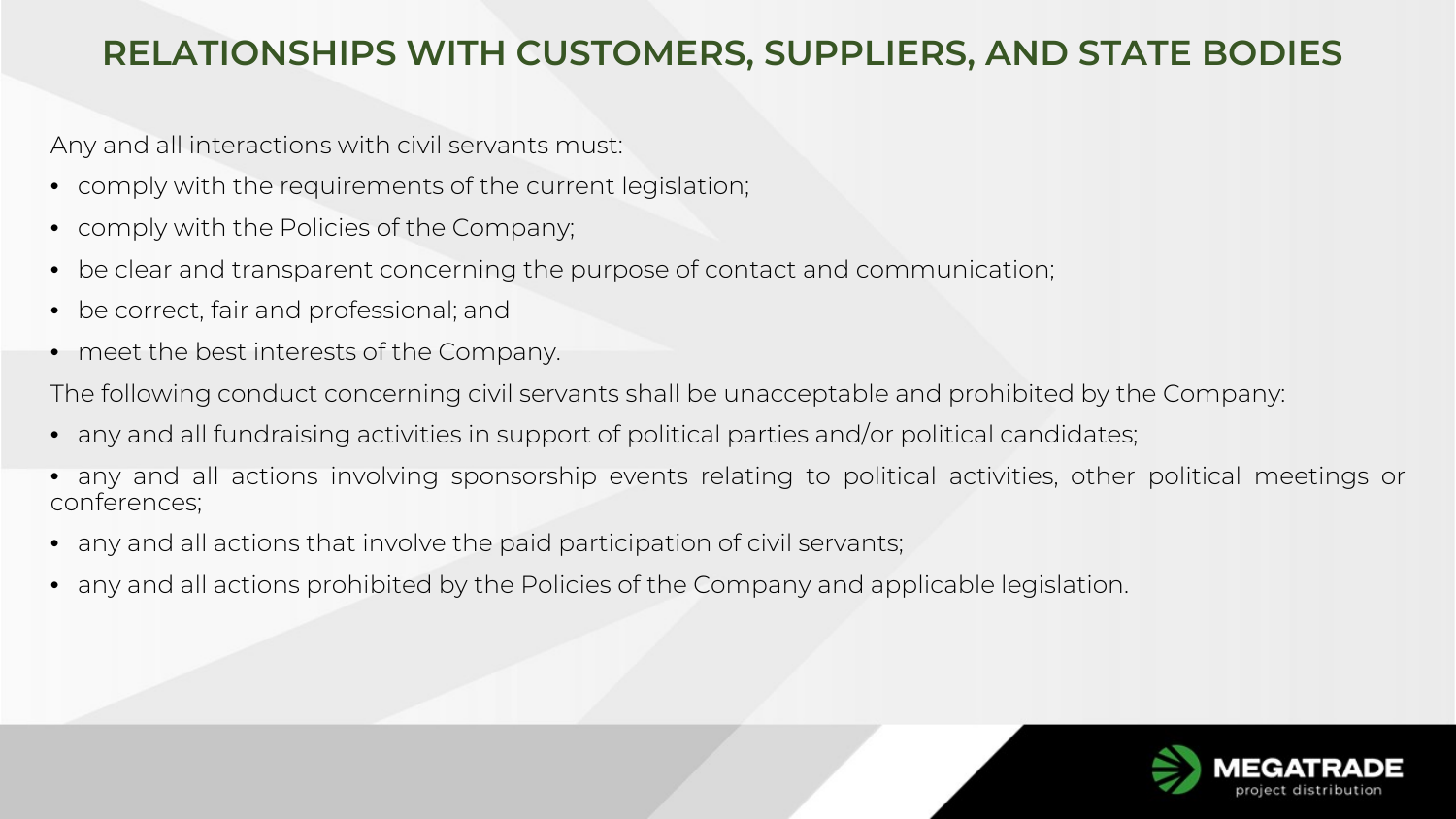#### **RELATIONSHIPS WITH CUSTOMERS, SUPPLIERS, AND STATE BODIES**

We must offer our customers understanding, respect and knowledge. We must always try to meet the customer's needs in the best possible way subject to the business ethical principles. Similarly, we must treat suppliers impartially and fairly.

The Company shall interact with business partners (customers, suppliers, contractors, consultants) on the basis of long-term cooperation, mutual benefit, respect, trust, honesty and fairness.

We shall cooperate with reliable business partners engaged in legitimate activities. We shall fulfil our contractual obligations to business partners in good faith and demand the same from them. We shall resolve conflicts legally, seeking to find mutually acceptable compromises.

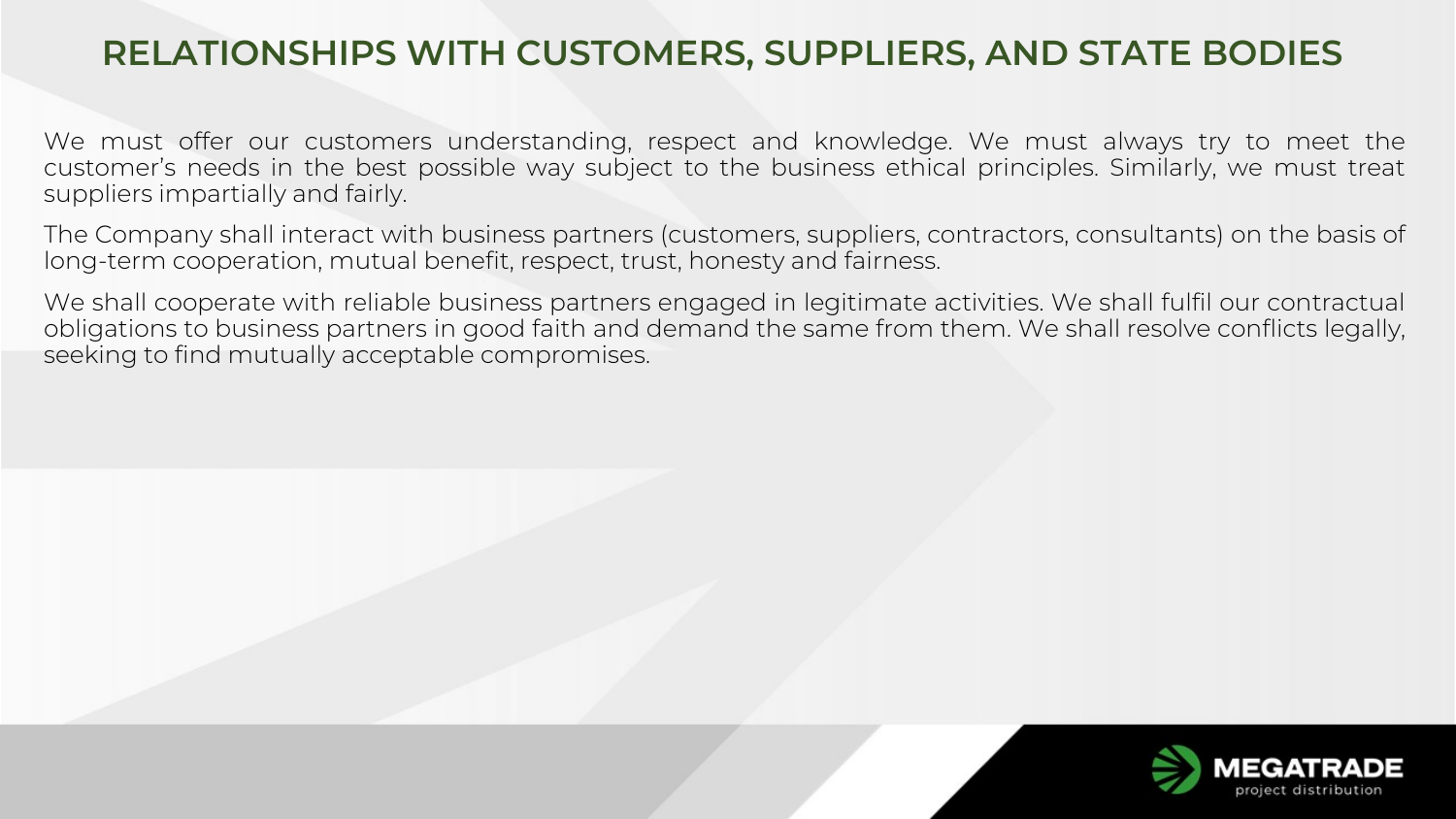# **RELIABLE ACCOUNTING AND REPORTING**

All accounting and reporting of the Company shall be conducted in accordance with generally accepted financial and accounting practices under the current legislation.

Our accounting practices shall ensure complete, correct and timely performance of business operations.

All disclosures of financial information shall be transparent, up-to-date, timely, and understandable.

The Company shall resolutely stop any manifestations and attempts of fraud and manipulation of its financial information.

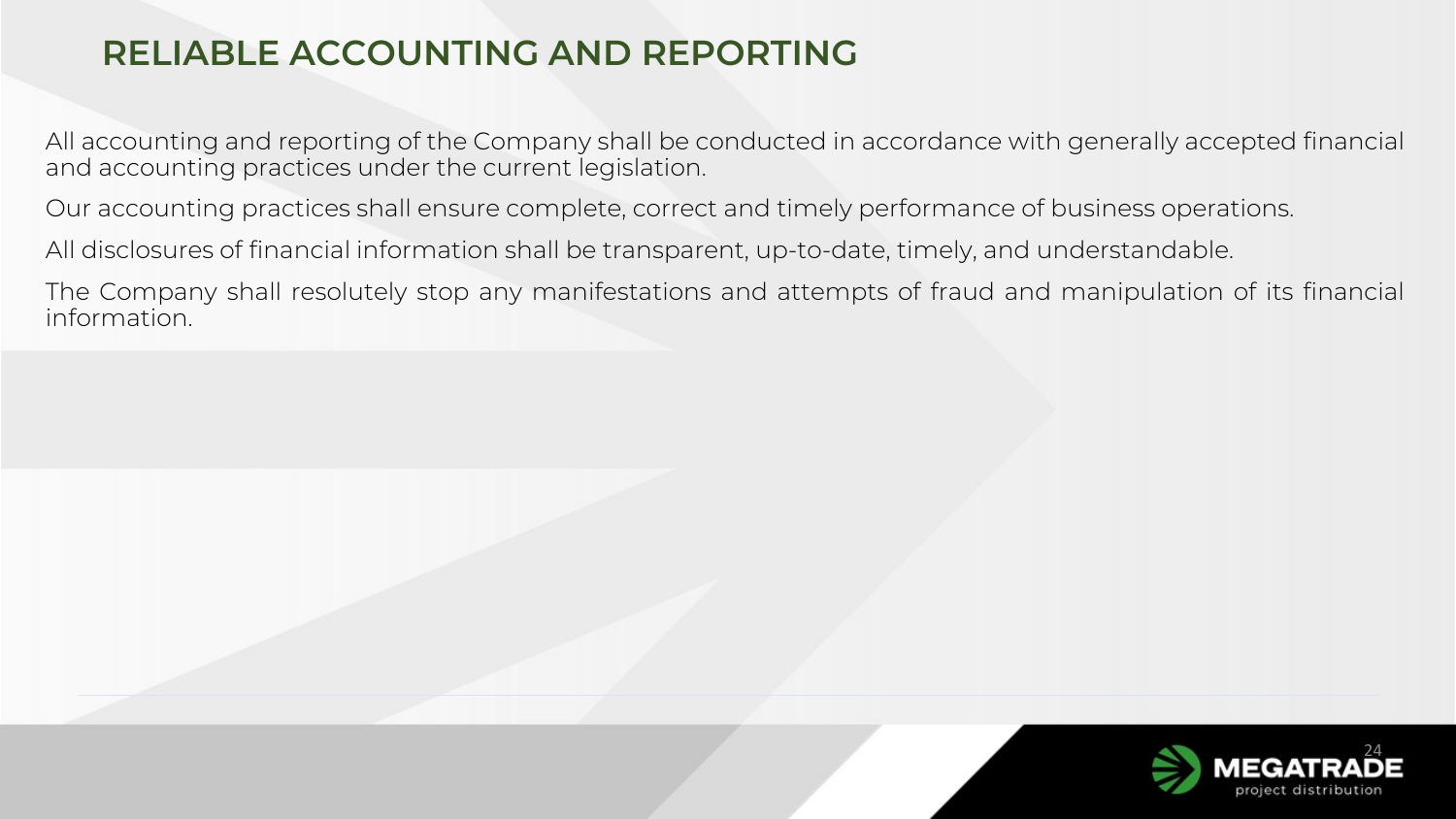In their professional activities, all employees must comply with the norms and rules established by the Company.

Information on compliance with this Code shall be taken into account when evaluating and promoting the staff.

Violations of the Code may lead to the imposition of administrative sanctions, reduce the efficiency of the activities of the Company, and cause losses that will directly affect the well-being of all its employees.

Each employee shall be responsible for complying with ethical standards.

Strict compliance with this Code shall be mandatory for all employees, irrespective of their level and position within the Company.

The Company ensures and arranges seminars, lectures, workshops, trainings, webinars regarding anticorruption and bribery issues:

- within a month in case of updating the Anti-Corruption Programme;
- upon employment of new employees;
- regularly for all employees of the Company once every six months.

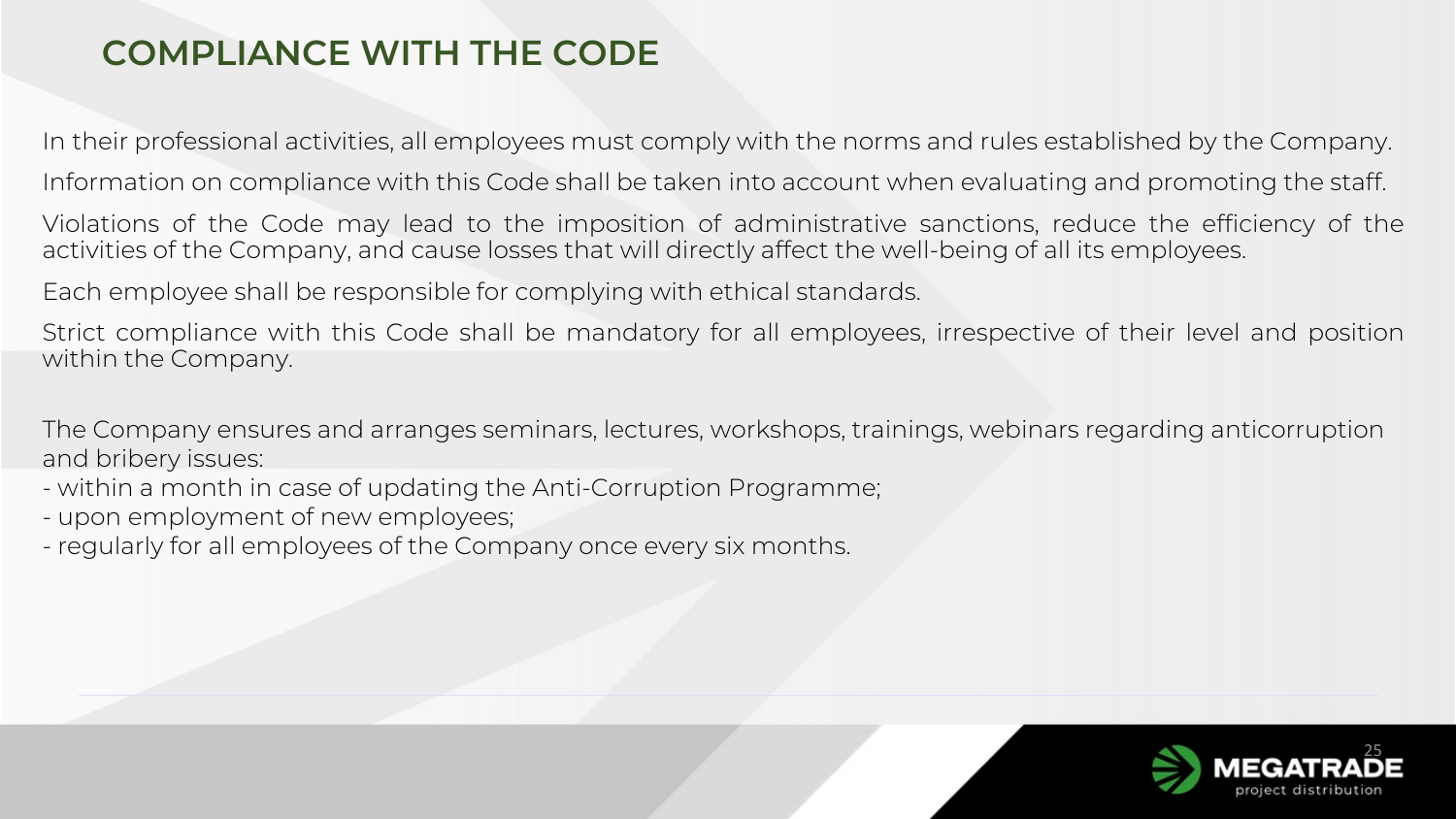If an employee has any questions about the application of the norms and rules of this Code or he/she is not sure whether his/her actions or decisions are consistent with the Code, he/she may consult his/her immediate superior.

If an employee believes that another employee, consultant, or partner has violated or may have violated the Code, he/she shall report it to his/her immediate superior, senior leadership or the Commissioner for Anti-Corruption Activities.

If such person for whatever reason is unable or unwilling to give his/her name for possible contact with him/her, he/she shall provide sufficient information to conduct an effective investigation upon his/her report.

The Company expects that any stakeholder who is not an employee of the Company (for example, a service contractor for the Company) may also report violations that have become known to him/her from an employee of the Company.

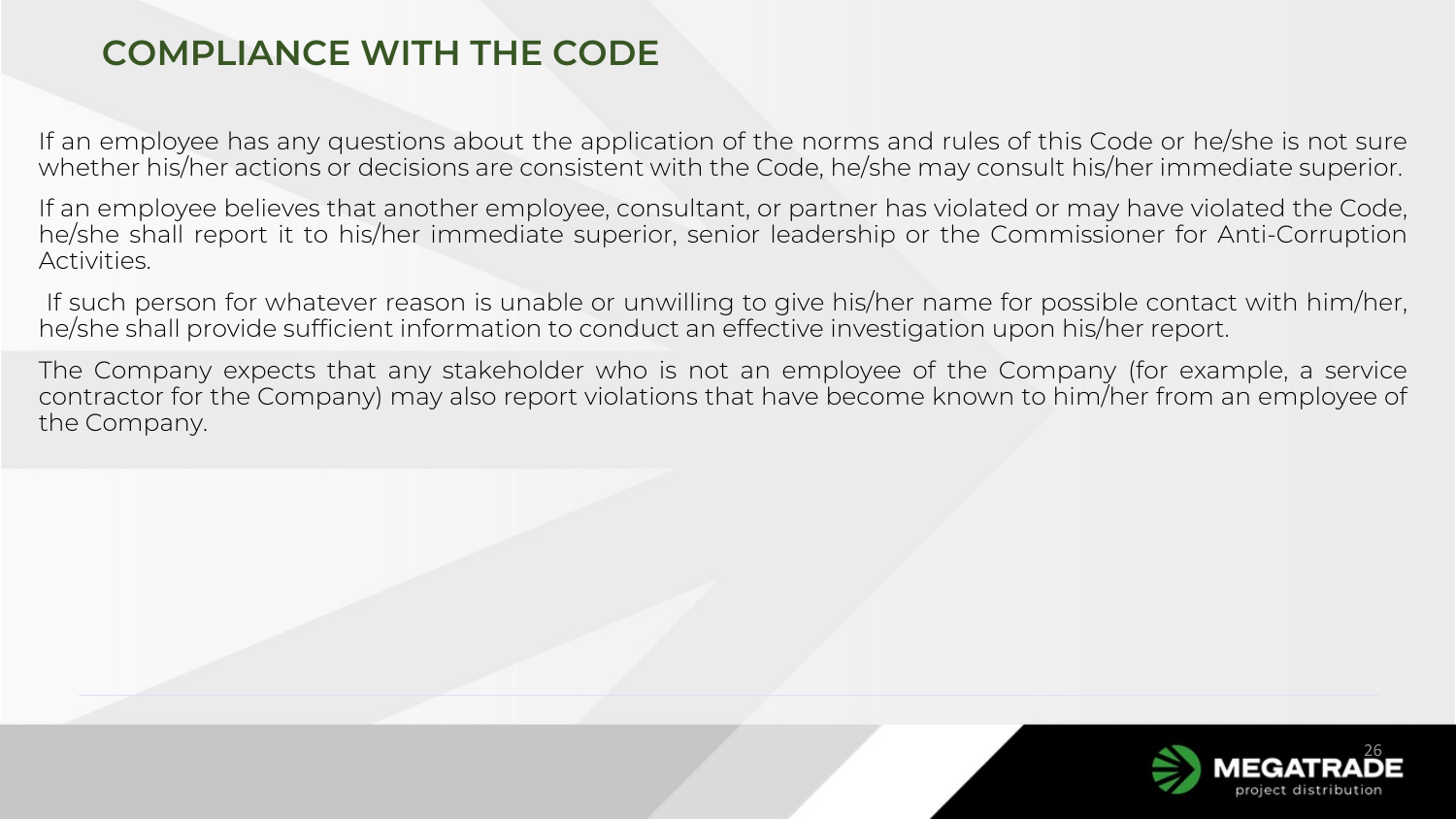A person receiving the report shall be obliged to verify the accuracy of the report independently or with the involvement of the relevant authorised persons. If the detected fact is related to a violation of the law, the official shall be obliged to transfer the information to the relevant governing bodies of the Company. If information about the commission of an action (or omission) that exhibits elements of a criminal or administrative offence is found to be accurate, information about it shall be transferred to the law enforcement agencies.

If the violation of the Code does not affect legal issues, the employee may be subject to the following measures: withholding of a bonus or other incentives, refusal of promotion.

Disciplinary sanctions against the violator may also be considered if there are legal grounds for them.

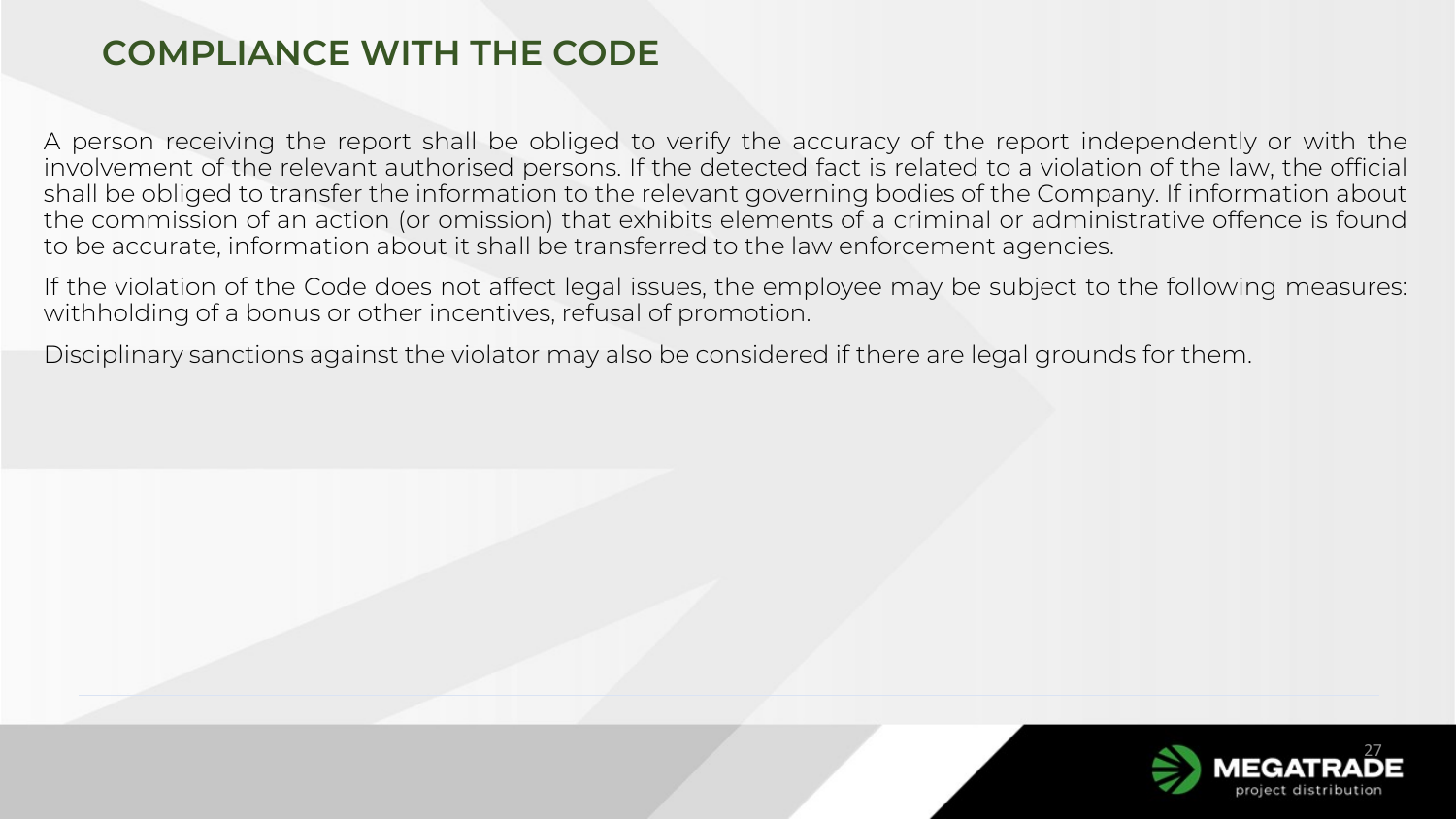If the information in the report is found to be accurate, every person who reported accurate information shall be guaranteed the confidentiality of information about the fact of his/her report and the absence of any persecution.

If the report was made to spread false information or if the person who reported information is found to have committed the offence, the appropriate sanctions may be imposed on him/her.

The Company shall have several reporting channels intended for reporting an offence, suspicion or concern about any facts that may lead to a violation of the current legislation and the provisions set out in this Code:

- To the head of the department
- To the Commissioner for Anti-Corruption Activities
- To the head of the Company

The duty of the leadership shall be to help employees understand and apply the Code complying with the rules and the law. Many problems may be solved through communication and discussion of the situation.